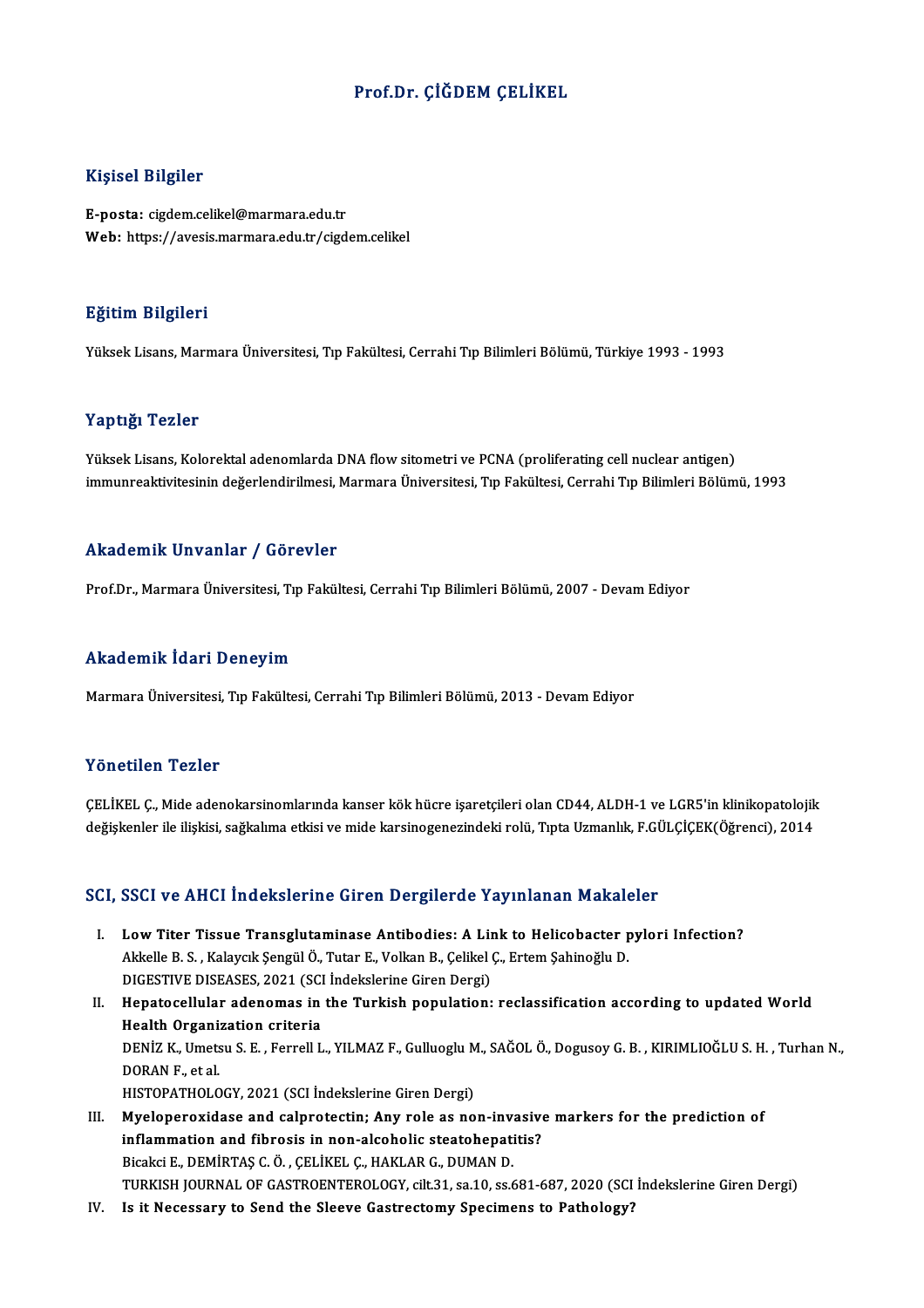DEMİRBAŞB.T. ,ERDİMA.,ÇELİKEL Ç.,AkbasG.,CingiA.

DEMİRBAŞ B. T. , ERDİM A., ÇELİKEL Ç., Akbas G., Cingi A.<br>SURGICAL LAPAROSCOPY ENDOSCOPY & PERCUTANEOUS TECHNIQUES, cilt.29, sa.2, ss.117-119, 2019 (SCI DEMİRBAŞ B. T. , ERDİM A<br>SURGICAL LAPAROSCOPY<br>İndekslerine Giren Dergi)<br>Costrointestinal Manifa SURGICAL LAPAROSCOPY ENDOSCOPY & PERCUTANEOUS TECHNIQUES, cilt.29, sa.2, ss.117-119, 2019 (SCI<br>Indekslerine Giren Dergi)<br>V. Gastrointestinal Manifestations in Children with Primary Immunodeficiencies: Single Center: 12<br>Vea

Indekslerine Giren D<br>Gastrointestinal M<br>Years Experience<br>Akkelle B.S. Tuter L Gastrointestinal Manifestations in Children with Primary Immunodeficiencies: Sin<br>Years Experience<br>Akkelle B. S. , Tutar E., Volkan B., Kalaycık Şengül Ö., Ozen A. O. , Çelikel Ç., Ertem Şahinoğlu D.<br>DICESTIVE DISEASES, sil

Years Experience<br>Akkelle B. S. , Tutar E., Volkan B., Kalaycık Şengül Ö., Ozen A. O. , Çelikel Ç., Er<br>DIGESTIVE DISEASES, cilt.37, ss.45-52, 2019 (SCI İndekslerine Giren Dergi)<br>A Bare Complication of Giardiosis in Childron Akkelle B. S., Tutar E., Volkan B., Kalaycık Şengül Ö., Ozen A. O., Çelikel Ç., Ertem Şahir<br>DIGESTIVE DISEASES, cilt.37, ss.45-52, 2019 (SCI İndekslerine Giren Dergi)<br>VI. A Rare Complication of Giardiasis in Children: Prot

- DIGESTIVE DISEASES, cilt.37, ss.45-52, 2019 (SCI İndekslerine Giren Dergi)<br>VI. A Rare Complication of Giardiasis in Children: Protein-losing Enteropathy<br>Akkelle B. S. , Tutar E., Kalaycık Şengül Ö., Çelikel Ç., Ertem Şahin A Rare Complication of Giardiasis in Children: Protein-losing Enteropathy<br>Akkelle B. S., Tutar E., Kalaycık Şengül Ö., Çelikel Ç., Ertem Şahinoğlu D.<br>PEDIATRIC INFECTIOUS DISEASE JOURNAL, cilt.37, 2018 (SCI İndekslerine Gi
- Akkelle B. S. , Tutar E., Kalaycık Şengül Ö., Çelikel Ç., Ertem Şahinoğlu D.<br>PEDIATRIC INFECTIOUS DISEASE JOURNAL, cilt.37, 2018 (SCI İndekslerine Giren Dergi)<br>VII. Protective effect of cysteinyl leukotriene receptor antag PEDIATRIC INFECTION<br>Protective effect of<br>pulmonary fibrosis<br>Tenalogly N. OL CUNA Protective effect of cysteinyl leukotriene receptor antagonist montelukast in bleomycin-indue<br>pulmonary fibrosis<br>Topaloglu N., OLGUN YILDIZELİ Ş., ŞENER G., LAÇİN T., Sehirli O., BOZKURTLAR E., ÇELİKEL Ç., CEYHAN B.<br>TURK C

pulmonary fibrosis<br>Topaloglu N., OLGUN YILDIZELİ Ş., ŞENER G., LAÇİN T., Sehirli O., BOZKURTLAR E., ÇELİKEL Ç., CEYHAN B.<br>TURK GOGUS KALP DAMAR CERRAHISI DERGISI-TURKISH JOURNAL OF THORACIC AND CARDIOVASCULAR<br>SURCERY, S<sup>il</sup> Topaloglu N., OLGUN YILDIZELİ Ş., ŞENER G., LAÇİN T., Sehirli O., BOZKU<br>TURK GOGUS KALP DAMAR CERRAHISI DERGISI-TURKISH JOURNAL OF<br>SURGERY, cilt.26, sa.4, ss.588-597, 2018 (SCI İndekslerine Giren Dergi)<br>The conrelation bet TURK GOGUS KALP DAMAR CERRAHISI DERGISI-TURKISH JOURNAL OF THORACIC AND CARDIOVASCULAR<br>SURGERY, cilt.26, sa.4, ss.588-597, 2018 (SCI Indekslerine Giren Dergi)<br>VIII. The correlation between histopathologic steatosis/fibrosi

- SURGERY, cilt.26, sa.4, ss.588-597, 2018 (SCI İndekslerine Giren Dergi)<br>The correlation between histopathologic steatosis/fibrosis and various non-in<br>blood fibrosis indicators of overweight and obese children<br>Tutar E., Sah The correlation between histopathologic steatosis/fibrosis and various non-invasive imagingand Journal Of Pediatric Gastroenterology And Nutrition, cilt.66, 2018 (SCI İndekslerine Giren Dergi) Tutar E., Şahin Akkelle B., Kesici C. B. , Yılmaz Y., Çelikel Ç., Ergelen R., Ertem Şahinoğlu D.<br>Journal Of Pediatric Gastroenterology And Nutrition, cilt.66, 2018 (SCI İndekslerine Giren Dergi)<br>IX. Diagnostic Value of MR
- Journal Of Pediatric Gastroenterology And Nutrition, cilt.66, 2018 (SC<br>Diagnostic Value of MR Enterography As a Complementary In<br>Spondylarthritis Patients with Chronic Non-Bloody Diarrhea<br>Freenc L Unal A. U., Erturk Z., Og Diagnostic Value of MR Enterography As a Complementary Intervention to Colonoscopy in Axial<br>Spondylarthritis Patients with Chronic Non-Bloody Diarrhea<br>Ergenc I., Unal A. U. , Erturk Z., Oguz G., Yalcinkaya Y., Imeryuz N., Spondylarthritis Patients with Chronic Non-Bloody Diarrhea<br>Ergenc I., Unal A. U. , Erturk Z., Oguz G., Yalcinkaya Y., Imeryuz N., ERGELEN R., EKİNCİ G., Inanc N., ÇELİKEL Ç., et al.<br>ARTHRITIS & RHEUMATOLOGY, cilt.68, 2016
- X. Helicobacter pylori is undetectable in intraductal papillary mucinous neoplasm ARTHRITIS & RHEUMATOLOGY, cilt.68, 2016 (SCI İndekslerine Giren Dergi)<br>Helicobacter pylori is undetectable in intraductal papillary mucinous neoplasm<br>Baysal B., Ince A. T. , Gultepe B., Gucin Z., Malya F. U. , Tozlu M., Se Helicobacter pylori is undetectable in intraductal papillary mucinous r<br>Baysal B., Ince A. T. , Gultepe B., Gucin Z., Malya F. U. , Tozlu M., Senturk H., BAĞC<br>PANCREATOLOGY, cilt.16, sa.5, ss.865-868, 2016 (SCI İndekslerin Baysal B., Ince A. T. , Gultepe B., Gucin Z., Malya F. U. , Tozlu M., Senturk H., BAĞCI P., ÇELİKEL Ç., Aker F., et al.<br>PANCREATOLOGY, cilt.16, sa.5, ss.865-868, 2016 (SCI İndekslerine Giren Dergi)<br>XI. Comparison of Dopple
- PANCREATOLOGY, cilt.16, sa.5, ss.865-868, 2016 (S<br>Comparison of Doppler ultrasound and trans<br>in patients with nonalcoholic steatohepatitis<br>EPCELEN B. VILMAZ Y. Asedov B. CELIKEL C. Abi Comparison of Doppler ultrasound and transient elastography in the diagnosi<br>in patients with nonalcoholic steatohepatitis<br>ERGELEN R., YILMAZ Y., Asedov R., ÇELİKEL Ç., Akin H., BUĞDAYCI O., Altun E., TÜNEY D.<br>APDOMINAL BAD in patients with nonalcoholic steatohepatitis<br>ERGELEN R., YILMAZ Y., Asedov R., ÇELİKEL Ç., Akin H., BUĞDAYCI O., Altun E., TÜNEY D. ABDOMINAL RADIOLOGY, cilt.41, sa.8, ss.1505-1510, 2016 (SCI İndekslerine Giren Dergi)
- XII. Nonalcoholic Fatty Liver Disease is Associated With Erectile Dysfunction: A Prospective Pilot Study<br>DUMAN D., Bicakci E., CELIKEL C., Akbal C. Nonalcoholic Fatty Liver Disease is Associated With Erectile Dysfunction: A Prospe<br>DUMAN D., Bicakci E., ÇELİKEL Ç., Akbal C.<br>JOURNAL OF SEXUAL MEDICINE, cilt.13, sa.3, ss.383-388, 2016 (SCI İndekslerine Giren Dergi)<br>Hanat
- DUMAN D., Bicakci E., ÇELİKEL Ç., Akbal C.<br>JOURNAL OF SEXUAL MEDICINE, cilt.13, sa.3, ss.383-388, 2016 (SCI İndekslerine Giren Dergi)<br>XIII. Hepatic apoptotic markers are not predictors for the virological response to i JOURNAL OF SEXUAL MEDICINE, cilt.13, sa.3<br>Hepatic apoptotic markers are not pree<br>therapy in chronic hepatitis C patients<br>Oranas B. Taban V. Orbay C. Orturk B. Vani Hepatic apoptotic markers are not predictors for the virological response to interferon-based<br>therapy in chronic hepatitis C patients<br>Ozaras R., Tahan V., Ozbay G., Ozturk R., Yenice N., ÇELİKEL Ç., Midilli K., Gucin Z., F

therapy in chronic hepatitis C patients<br>Ozaras R., Tahan V., Ozbay G., Ozturk R., Yenice N., ÇELİKEL Ç., Midilli K., Gucin Z., Fincanci M., Tozun N., et al.<br>EUROPEAN JOURNAL OF GASTROENTEROLOGY & HEPATOLOGY, cilt.27, sa.9, Ozaras R., Tal<br>EUROPEAN J(<br>Giren Dergi)<br>Preeneratiu EUROPEAN JOURNAL OF GASTROENTEROLOGY & HEPATOLOGY, cilt.27, sa.9, ss.1057-1062, 2015 (SCI İndeksl<br>Giren Dergi)<br>XIV. Preoperative Chemoradiation Therapy Decreases the Number of Lymph Nodes Resected During<br>Esonbagestamy

Giren Dergi)<br>Preoperative Chemoradiation Therapy Decreases the Number of Lymph Nodes Resected During<br>Esophagectomy

IssakaA.,ERMERAKN.O. ,BilgiZ.,KaraV.H. ,ÇELİKEL Ç.,BATIRELH.F. WORLD JOURNAL OF SURGERY, cilt.39, sa.3, ss.721-726, 2015 (SCI İndekslerine Giren Dergi)

Issaka A., ERMERAK N. O. , Bilgi Z., Kara V. H. , ÇELİKEL Ç., BATIREL H. F.<br>WORLD JOURNAL OF SURGERY, cilt.39, sa.3, ss.721-726, 2015 (SCI İndekslerine Giren Dergi)<br>XV. Is Perineural Invasio (PN) a Determinant of Disease F WORLD JOURNAL OF SURGERY, cilt.39, sa.3, ss.721-726, 2015 (SCI İndekslerine Giren Dergi)<br>Is Perineural Invasio (PN) a Determinant of Disease Free Survival in Early Stage Colorectal Cancel<br>Ozturk M. A. , DANE F., Karagoz S. Is Perineural I<mark>I</mark><br>Ozturk M. A. , DA!<br>Erdamar S., et al.<br>UERATO CASTRC Ozturk M. A. , DANE F., Karagoz S., Tural D., Selcukbiricik F., Demirelli F., Buyukunal E., ÖZGÜROĞLU M., Turna H.,<br>Erdamar S., et al.<br>HEPATO-GASTROENTEROLOGY, cilt.62, sa.137, ss.59-64, 2015 (SCI İndekslerine Giren Dergi)

Erdamar S., et al.<br>HEPATO-GASTROENTEROLOGY, cilt.62, sa.137, ss.59-64, 2015 (SCI İndekslerine Giren Dergi)<br>XVI. A comparison of FibroMeter (TM) NAFLD Score, NAFLD fibrosis score, and transient elastography<br>28 noninyasiya d HEPATO-GASTROENTEROLOGY, cilt.62, sa.137, ss.59-64, 2015 (SCI İndekslerine Giren Dergi)<br>A comparison of FibroMeter (TM) NAFLD Score, NAFLD fibrosis score, and transient elastograph<br>as noninvasive diagnostic tools for hepat A comparison of F<br>as noninvasive dia<br>fatty liver disease<br>Arlnu II F Almus II as noninvasive diagnostic tools for hepatic fibrosis in patients with biops<br>fatty liver disease<br>Aykut U.E., Akyuz U., Yesil A., EREN F., Gerin F., ERGELEN R., ÇELİKEL Ç., YILMAZ Y.<br>SCANDINAVIAN JOUPNAL OF CASTROENTEROLOCY,

fatty liver disease<br>Aykut U. E. , Akyuz U., Yesil A., EREN F., Gerin F., ERGELEN R., ÇELİKEL Ç., YILMAZ Y.<br>SCANDINAVIAN JOURNAL OF GASTROENTEROLOGY, cilt.49, sa.11, ss.1343-1348, 2014 (SCI İndekslerine Giren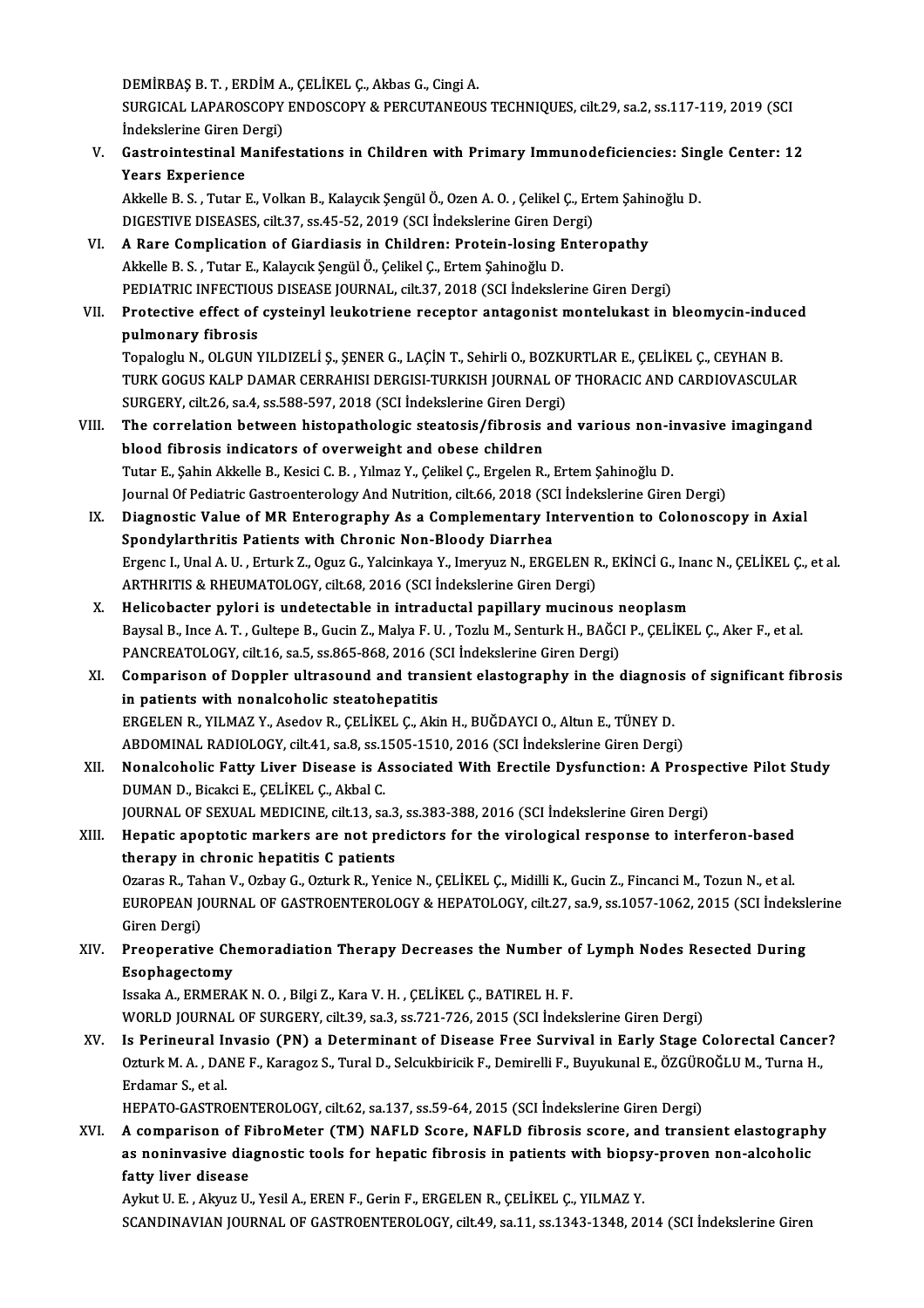Dergi)

Dergi)<br>XVII. Sequential therapy versus standard triple therapy for Helicobacter pylori eradication in children:<br>2 . any edventere in clerithremysin resistent straine? Dergi)<br>Sequential therapy versus standard triple therapy<br>any advantage in clarithromycin-resistant strains?<br>Kuthk G. Tutar E. Bayrek A. Volkan B. Alvén Vumer V. G Sequential therapy versus standard triple therapy for Helicobacter pylori e<br>any advantage in clarithromycin-resistant strains?<br>Kutluk G., Tutar E., Bayrak A., Volkan B., Akyön Yılmaz Y., Çelikel Ç., Ertem Şahinoğlu D.<br>EURO any advantage in clarithromycin-resistant strains?<br>Kutluk G., Tutar E., Bayrak A., Volkan B., Akyön Yılmaz Y., Çelikel Ç., Ertem Şahinoğlu D.<br>EUROPEAN JOURNAL OF GASTROENTEROLOGY & HEPATOLOGY, cilt.26, sa.11, ss.1202-1208, Kutluk G., Tutar E., Bayrak<br>EUROPEAN JOURNAL OF C<br>İndekslerine Giren Dergi)<br>Detection of benatic sta EUROPEAN JOURNAL OF GASTROENTEROLOGY & HEPATOLOGY, cilt.26, sa.11, ss.1202-1208, 2014 (SCI<br>Indekslerine Giren Dergi)<br>XVIII. Detection of hepatic steatosis using the controlled attenuation parameter: a comparative study wit indekslerine C<br>Detection of<br>liver biopsy<br><sup>VII MAZ V Vo</sup> Detection of hepatic steatosis using the controlled attenuation p<br>liver biopsy<br>YILMAZ Y., Yesil A., Gerin F., ERGELEN R., Akin H., ÇELİKEL Ç., Imeryuz N.<br>SCANDINAVIAN JOUPNAL OF CASTROFNTEROLOGY, silt 49, sa 5, ss 611 4 liver biopsy<br>YILMAZ Y., Yesil A., Gerin F., ERGELEN R., Akin H., ÇELİKEL Ç., Imeryuz N.<br>SCANDINAVIAN JOURNAL OF GASTROENTEROLOGY, cilt.49, sa.5, ss.611-616, 2014 (SCI İndekslerine Giren Dergi) YILMAZ Y., Yesil A., Gerin F., ERGELEN R., Akin H., ÇELİKEL Ç., Imeryuz N.<br>SCANDINAVIAN JOURNAL OF GASTROENTEROLOGY, cilt.49, sa.5, ss.611-616, 2014 (SCI İndekslerine Giren Der<br>XIX. Comparison of the clinicopathological fe SCANDINAVIAN JOURNAL OF GASTROENTERC<br>Comparison of the clinicopathological fear<br>smaller than or equal to five millimeters<br>Yoner N.A. Midi A. CELUEL C Comparison of the clinicopa<br>smaller than or equal to five<br>Yener N.A., Midi A., ÇELİKEL Ç.<br>TURKEN JOURNAL OF CASTROL smaller than or equal to five millimeters<br>Yener N. A. , Midi A., ÇELİKEL Ç.<br>TURKISH JOURNAL OF GASTROENTEROLOGY, cilt.25, sa.1, ss.24-28, 2014 (SCI İndekslerine Giren Dergi)<br>What is the disgnestis utility of endessenis sse Yener N. A. , Midi A., ÇELİKEL Ç.<br>TURKISH JOURNAL OF GASTROENTEROLOGY, cilt.25, sa.1, ss.24-28, 2014 (SCI İnde<br>XX. What is the diagnostic utility of endoscopic scoring systems in children?<br>Tutar E., Kutluk G., Bayrak N. A. TURKISH JOURNAL OF GASTROENTEROLOGY, cilt.25, sa.1, ss.24-28, 2014 (SCI<br>What is the diagnostic utility of endoscopic scoring systems in childr<br>Tutar E., Kutluk G., Bayrak N. A. , Çelikel Ç., Pehlivanoglu E., Ertem Şahinoğl What is the diagnostic utility of endoscopic scoring systems in children?<br>Tutar E., Kutluk G., Bayrak N. A. , Çelikel Ç., Pehlivanoglu E., Ertem Şahinoğlu D.<br>TURKISH JOURNAL OF GASTROENTEROLOGY, cilt.24, sa.1, ss.22-29, 20 XXI. A study comparing the efficacy of antimicrobial agents versus enzyme P Gp inducers in the treatment of 2 4 6 trinitrobenzenesulfonic acid induced colitis in rats TURKISH JOURNAL OF GASTROENTEROLOGY, cilt.24, sa.1, ss.22-29, 2013 (SCI In<br>A study comparing the efficacy of antimicrobial agents versus enzyme<br>treatment of 2 4 6 trinitrobenzenesulfonic acid induced colitis in rats<br>TOVLU TOKLUH.Z. ,KABASAKAL L., İMERYÜZN.,KANB.,ÇELİKEL Ç.,ORUNO.,YÜKSELM.,DÜLGERG.A. treatment of 2 4 6 trinitrobenzenesulfonic acid induced colitis in rats<br>TOKLU H. Z. , KABASAKAL L., İMERYÜZ N., KAN B., ÇELİKEL Ç., ORUN O., YÜKSEL M., DÜLGER G. A.<br>Journal Of Physiology And Pharmacology, cilt.64, ss.439-4 XXII. Hepatic expression and serum levels of syndecan 1 (CD 138) in patients with nonalcoholic fatty liver<br>disease Journal <mark>C</mark><br>Hepatic<br>disease<br><sup>VII MA7</sup> Hepatic expression and serum levels of syndecan 1 (CD 1<br>disease<br>YILMAZ Y., EREN F., ÇOLAK Y., Senates E., ÇELİKEL Ç., Imeryuz N.<br>SCANDINAVIAN IQUPNAL OF CASTROFNITEROLOCY, SİL47, S213 disease<br>YILMAZ Y., EREN F., ÇOLAK Y., Senates E., ÇELİKEL Ç., Imeryuz N.<br>SCANDINAVIAN JOURNAL OF GASTROENTEROLOGY, cilt.47, sa.12, ss.1488-1493, 2012 (SCI İndekslerine Giren YILMA:<br>SCAND<br>Dergi)<br>Induce SCANDINAVIAN JOURNAL OF GASTROENTEROLOGY, cilt.47, sa.12, ss.1488-1493, 2012 (SCI İndekslerine Giren<br>Dergi)<br>XXIII. Induced sputum as a method for detection of systemic sclerosis-related interstitial lung disease<br>Vilmer N. Dergi)<br>Induced sputum as a method for detection of systemic sclerosis-related interstitial lung disease<br>Yilmaz N., Abul Y., Bicakcigil M., Golabi P., ÇELİKEL Ç., KARAKURT S., Yavuz S. Induced sputum as a method for detection of systemic sclerosis-related interstitial lung<br>Yilmaz N., Abul Y., Bicakcigil M., Golabi P., ÇELİKEL Ç., KARAKURT S., Yavuz S.<br>RHEUMATOLOGY INTERNATIONAL, cilt.32, sa.7, ss.1921-19 Yilmaz N., Abul Y., Bicakcigil M., Golabi P., ÇELİKEL Ç., KARAKURT S., Yavuz S.<br>RHEUMATOLOGY INTERNATIONAL, cilt.32, sa.7, ss.1921-1925, 2012 (SCI İndekslerir<br>XXIV. Effects of sitagliptin in diabetic patients with nonalcoh RHEUMATOLOGY INTERNATIONAL, cilt.32, sa.7, ss.1921-1925, 20<br>Effects of sitagliptin in diabetic patients with nonalcoholi<br>YILMAZ Y., Yonal O., Deyneli O., ÇELİKEL Ç., Kalayci C., DUMAN D.<br>ACTA CASTRO ENTEROLOGICA PELGICA gi Effects of sitagliptin in diabetic patients with nonalcoholic steatohepatitis<br>YILMAZ Y., Yonal O., Deyneli O., ÇELİKEL Ç., Kalayci C., DUMAN D.<br>ACTA GASTRO-ENTEROLOGICA BELGICA, cilt.75, sa.2, ss.240-244, 2012 (SCI İndeksl YILMAZ Y., Yonal O., Deyneli O., ÇELİKEL Ç., Kalayci C., DUMAN D.<br>ACTA GASTRO-ENTEROLOGICA BELGICA, cilt.75, sa.2, ss.240-244, 2012 (SCI İndekslerine Giren Dergi)<br>XXV. A study comparing the effects of rosiglitazone and/or ACTA GASTRO-ENTEROLOGICA BELGICA, cilt.75, sa.2, ss.240-244, 3<br>A study comparing the effects of rosiglitazone and/or insu<br>diabetic (type I diabetes) rat aorta and cavernous tissues<br>Elsiegh: H. K. KARASAKALL, ÖZKAN N. CELUE A study comparing the effects of rosiglitazone and/or insulin tre<br>diabetic (type I diabetes) rat aorta and cavernous tissues<br>Elcioglu H.K., KABASAKAL L., ÖZKAN N., ÇELİKEL Ç., Ayanoglu-Dulger G.<br>EUROPEAN JOURNAL OF PHARMAÇ diabetic (type I diabetes) rat aorta and cavernous tissues<br>Elcioglu H. K., KABASAKAL L., ÖZKAN N., ÇELİKEL Ç., Ayanoglu-Dulger G.<br>EUROPEAN JOURNAL OF PHARMACOLOGY, cilt.660, ss.476-484, 2011 (SCI İndekslerine Giren Dergi)<br> Elcioglu H. K., KABASAKAL L., ÖZKAN N., ÇELİKEL Ç., Ayanoglu-Dulger G.<br>EUROPEAN JOURNAL OF PHARMACOLOGY, cilt.660, ss.476-484, 2011 (SC<br>XXVI. Time course of collagen peak in bile duct-ligated rats EUROPEAN JOURNAL OF PHARMACOLOGY, cilt.660, ss.476-484, 2011 (SCI İndekslerine Giren Dergi)<br>Time course of collagen peak in bile duct-ligated rats<br>Tarcin O., Basaranoglu M., Tahan V., Tahan G., Sucullu I., Yilmaz N., Sood Time course of collagen peak in bile duct-ligated rats<br>Tarcin O., Basaranoglu M., Tahan V., Tahan G., Sucullu I., Yilmaz N., Sood (<br>BMC GASTROENTEROLOGY, cilt.11, 2011 (SCI İndekslerine Giren Dergi)<br>Endekrenebial Metastesi Tarcin O., Basaranoglu M., Tahan V., Tahan G., Sucullu I., Yilmaz N., Sood G., Snyder N., Hilman G., ÇELİKEL Ç<br>BMC GASTROENTEROLOGY, cilt.11, 2011 (SCI İndekslerine Giren Dergi)<br>XXVII. Endobronchial Metastasis of Malignant BMC GASTROENTEROLOGY, cilt.11, 2011 (SCI İndekslerine Giren Dergi)<br>Endobronchial Metastasis of Malignant Melanoma Presenting with Dyspnea: Case Report and<br>Literature Review AbulY.,EryukselE.,ÇELİKEL Ç.,Tosuner Z.,YaziciZ.,KARAKURTS. TURKIYE KLINIKLERI TIP BILIMLERI DERGISI, cilt.31, sa.2, ss.468-470, 2011 (SCI İndekslerine Giren Dergi) Abul Y., Eryuksel E., ÇELİKEL Ç., Tosuner Z., Yazici Z., KARAKURT S.<br>TURKIYE KLINIKLERI TIP BILIMLERI DERGISI, cilt.31, sa.2, ss.468-470, 2011 (SCI İndekslerine Giren Dergi)<br>XXVIII. Serum levels of vaspin, obestatin, and a TURKIYE KLINIKLERI TIP BILIMLERI DERGISI, cilt.31, sa.2, ss.468-470, 2011 (SCI İndekslerine Giren Dergi)<br>Serum levels of vaspin, obestatin, and apelin-36 in patients with nonalcoholic fatty liver disease<br>Aktas B., YILMAZ Y Serum levels of vaspin, obestatin, and apelin-36 in patients with nonalcoholic fatty liver disease<br>Aktas B., YILMAZ Y., EREN F., Yonal O., Kurt R., Alandab Y., ÇELİKEL Ç., Ozdogan O., Imeryuz N., Kalayci C., et a<br>METABOLIS Aktas B., YILMAZ Y., EREN F., Yonal O., Kurt R., Alandab Y., ÇELİKEL Ç., Ozdogan O., Imeryuz N., Kalayci C., e<br>METABOLISM-CLINICAL AND EXPERIMENTAL, cilt.60, sa.4, ss.544-549, 2011 (SCI İndekslerine Giren Derg<br>XXIX. R72P P METABOLISM-CLINICAL AND EXPERIMENTAL, cilt.60, sa.4, ss.544-549, 2011 (SCI In<br>R72P Polymorphism of TP53 in Ulcerative Colitis Patients is Associated w<br>Colectomy, Use of Steroids and the Presence of a Positive Family Histor EREN F., AKKİPRİK M., ATUĞ Ö., Sonmez O., Tahan G., Ozdemir F., Hamzaoglu H. O. , ÇELİKEL Ç., Imeryuz N., Avsar E.,<br>et al. Colectomy, Use of Steroids and the Presence of a Positive Family History PATHOLOGY & ONCOLOGY RESEARCH, cilt.16, sa.4, ss.563-568, 2010 (SCI İndekslerine Giren Dergi)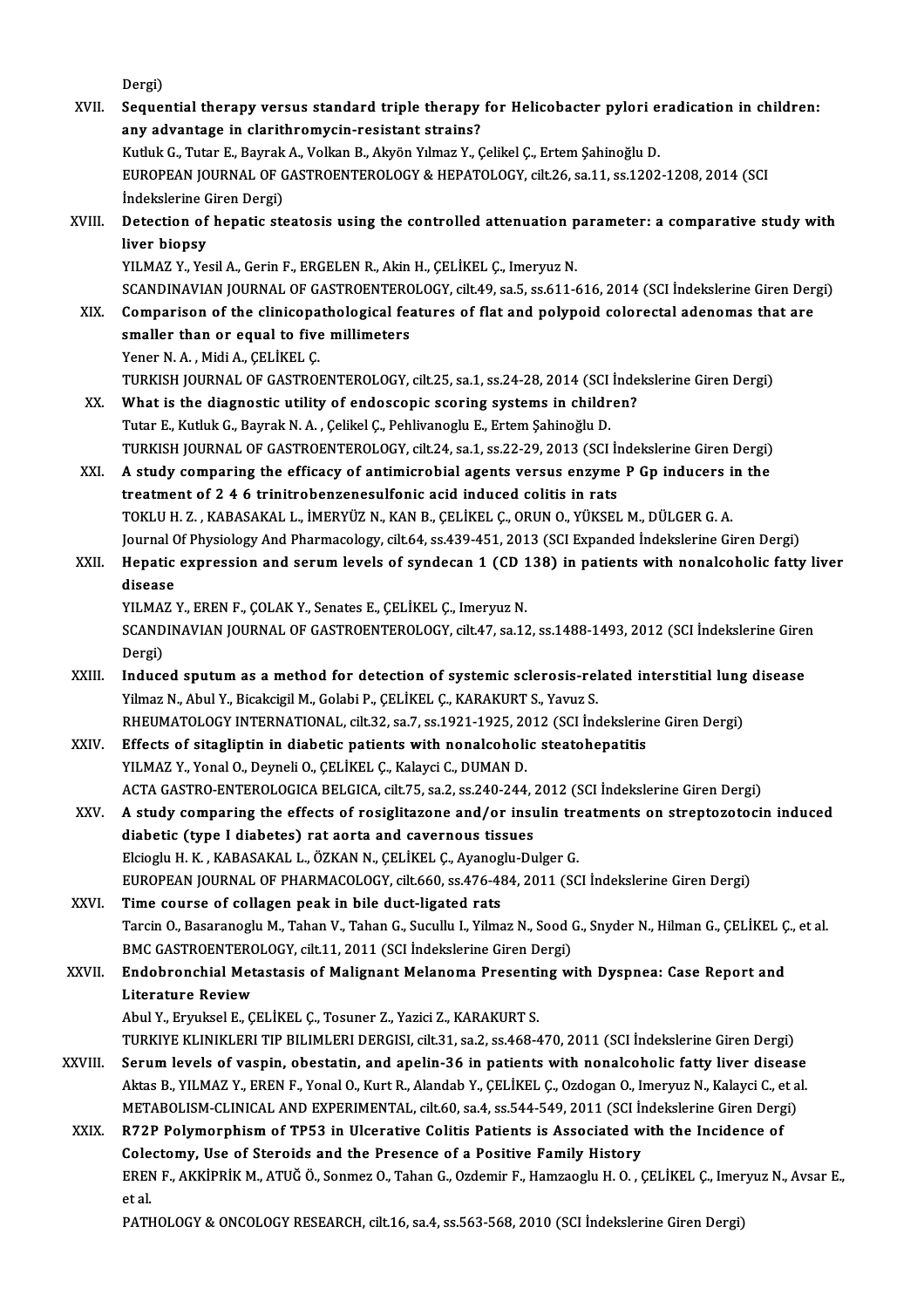| XXX.          | Serum levels of osteoprotegerin in the spectrum of nonalcoholic fatty liver disease                                                                                                                                   |
|---------------|-----------------------------------------------------------------------------------------------------------------------------------------------------------------------------------------------------------------------|
|               | Yılmaz Y., Yonal O., Kurt R., Oral A. Y., Eren F., Ozdogan O., Ari F., Çelikel Ç., Korkmaz S., Ulukaya E., et al.                                                                                                     |
|               | Scandinavian Journal of Clinical and Laboratory Investigation, cilt.70, ss.541-546, 2010 (SCI Indekslerine Giren                                                                                                      |
|               | Dergi)                                                                                                                                                                                                                |
| XXXI.         | Validation of ultrasound imaging for Achilles entheseal fibrocartilage in bovines and description of                                                                                                                  |
|               | changes in humans with spondyloarthritis                                                                                                                                                                              |
|               | Aydin S. Z., Bas E., Basci O., Filippucci E., Wakefield R. J., ÇELİKEL Ç., Karahan M., ATAGÜNDÜZ M. P., Benjamin M.,                                                                                                  |
|               | DİRESKENELİ R.H., et al.                                                                                                                                                                                              |
|               | ANNALS OF THE RHEUMATIC DISEASES, cilt.69, sa.12, ss.2165-2168, 2010 (SCI Indekslerine Giren Dergi)                                                                                                                   |
| XXXII.        | Serum fetuin A/alpha 2HS-glycoprotein levels in patients with non-alcoholic fatty liver disease:<br>relation with liver fibrosis                                                                                      |
|               | YILMAZ Y., Yonal O., Kurt R., ARI F., YILMAZTEPE ORAL A., ÇELİKEL Ç., KORKMAZ Ş., ULUKAYA E., Ozdogan O.,                                                                                                             |
|               | Imeryuz N, et al.                                                                                                                                                                                                     |
|               | ANNALS OF CLINICAL BIOCHEMISTRY, cilt.47, ss.549-553, 2010 (SCI İndekslerine Giren Dergi)                                                                                                                             |
| <b>XXXIII</b> | Increased serum FGF21 levels in patients with nonalcoholic fatty liver disease                                                                                                                                        |
|               | YILMAZ Y., Eren F., Yonal O., Kurt R., Aktas B., ÇELİKEL Ç., Ozdogan O., Imeryuz N., Kalayci C., Avsar E.                                                                                                             |
|               | EUROPEAN JOURNAL OF CLINICAL INVESTIGATION, cilt.40, sa.10, ss.887-892, 2010 (SCI Indekslerine Giren Dergi)                                                                                                           |
| XXXIV.        | Microalbuminuria in nondiabetic patients with nonalcoholic fatty liver disease: association with liver                                                                                                                |
|               | fibrosis                                                                                                                                                                                                              |
|               | YILMAZ Y., Alanhdab Y., Yonal O., Kurt R., Kedrah A. E., ÇELİKEL Ç., Ozdogan O., DUMAN D., Imeryuz N., Avsar E., et                                                                                                   |
|               | al.                                                                                                                                                                                                                   |
|               | METABOLISM-CLINICAL AND EXPERIMENTAL, cilt.59, sa.9, ss.1327-1330, 2010 (SCI İndekslerine Giren Dergi)                                                                                                                |
| XXXV.         | Effects of a long-acting somatostatin analogue, lanreotide, on bile duct ligation-induced liver fibrosis                                                                                                              |
|               | in rats                                                                                                                                                                                                               |
|               | Tahan G., Eren F., Tarcin O., Akin H., Tahan V., Sahin H., Ozdogan O., Imeryuz N., ÇELİKEL Ç., Avsar E., et al<br>TURKISH JOURNAL OF GASTROENTEROLOGY, cilt.21, sa.3, ss.287-292, 2010 (SCI İndekslerine Giren Dergi) |
| <b>XXXVI</b>  | Coronary flow reserve is impaired in patients with nonalcoholic fatty liver disease: Association with                                                                                                                 |
|               | liver fibrosis                                                                                                                                                                                                        |
|               | YILMAZ Y., Kurt R., Yonal O., Polat N., CELİKEL Ç., Gurdal A., Oflaz H., Ozdogan O., Imeryuz N., Kalayci C., et al.                                                                                                   |
|               | ATHEROSCLEROSIS, cilt.211, sa.1, ss.182-186, 2010 (SCI İndekslerine Giren Dergi)                                                                                                                                      |
| XXXVII.       | Serum Levels of Adipokines in Patients with Chronic HCV Infection: Relationship with Steatosis and                                                                                                                    |
|               | Fibrosis                                                                                                                                                                                                              |
|               | Tiftikci A., ATUĞ Ö., YILMAZ Y., EREN F., Ozdemir F. T., Yapali S., Ozdogan O., ÇELİKEL Ç., Imeryuz N., Tozun N.                                                                                                      |
|               | ARCHIVES OF MEDICAL RESEARCH, cilt.40, sa.4, ss.294-298, 2009 (SCI Indekslerine Giren Dergi)                                                                                                                          |
| XXXVIII.      | Melatonin ameliorates methionine- and choline-deficient diet-induced nonalcoholic steatohepatitis in                                                                                                                  |
|               | rats                                                                                                                                                                                                                  |
|               | Tahan V., ATUĞ Ö., Akin H., EREN F., Tahan G., Tarcin O., UZUN H., Ozdogan O., Tarcin O., Imeryuz N., et al.                                                                                                          |
|               | JOURNAL OF PINEAL RESEARCH, cilt.46, sa.4, ss.401-407, 2009 (SCI Indekslerine Giren Dergi)<br>GLUCAGON LIKE PEPTIDE-2 DO NOT ALTER SEVERITY OF CARRAGENEAN INDUCED KNEE ARTHRITIS                                     |
| <b>XXXIX</b>  | BUT HASTENS ACCOMPANYING INTESTINAL INFLAMMATION IN RATS                                                                                                                                                              |
|               | KOCAKAYA O., Deniz M., Ozdemir Z. N., Memi G., Bas E., ÇELİKEL Ç., EREN F., Koc M., YEGEN B., Imeryuz N.                                                                                                              |
|               | JOURNAL OF PHYSIOLOGICAL SCIENCES, cilt.59, ss.540, 2009 (SCI İndekslerine Giren Dergi)                                                                                                                               |
| XL.           | Serum prolidase and IGF-1 as non-invasive markers of hepatic fibrosis during four different periods                                                                                                                   |
|               | after bile-duct ligation in rats                                                                                                                                                                                      |
|               | Tarcin O., Gedik N., Karakoyun B., Tahan V., Sood G., ÇELİKEL Ç., Tozun N.                                                                                                                                            |
|               | DIGESTIVE DISEASES AND SCIENCES, cilt.53, sa.7, ss.1938-1945, 2008 (SCI İndekslerine Giren Dergi)                                                                                                                     |
| XLI.          | Reactive oxygen species and chemokines: Are they elevated in the esophageal mucosa of children                                                                                                                        |
|               | with gastroesophageal reflux disease?                                                                                                                                                                                 |
|               | Tutar E., Ertem Şahinoğlu D., Unluguzel G., Tanrikulu S., Haklar G., Çelikel Ç., Ademoglu E., Pehlivanoglu E.                                                                                                         |
|               | WORLD JOURNAL OF GASTROENTEROLOGY, cilt.14, sa.20, ss.3218-3223, 2008 (SCI İndekslerine Giren Dergi)                                                                                                                  |
| XLII.         | Role of ursodeoxycholic acid in prevention of methotrexate-induced liver toxicity                                                                                                                                     |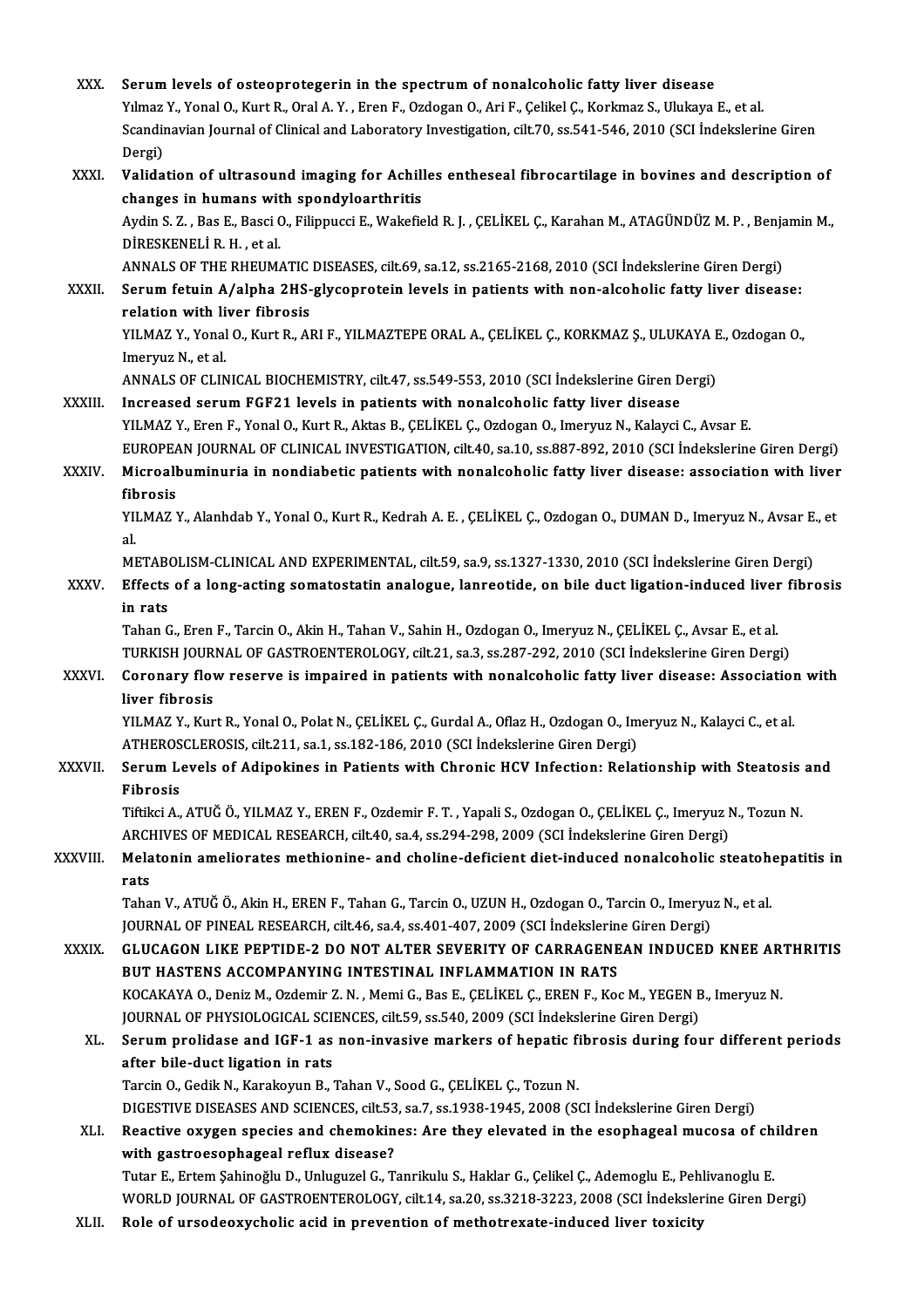Uraz S., Tahan V., Aygun C., EREN F., Unluguzel G., YÜKSEL M., Senturk O., Avsar E., HAKLAR G., ÇELİKEL Ç., et al.<br>DICESTIVE DISEASES AND SCIENCES, silt 53, sa.4, sa.1971, 1977, 2008 (SCI İndelislerine Giren Dergi). Uraz S., Tahan V., Aygun C., EREN F., Unluguzel G., YÜKSEL M., Senturk O., Avsar E., HAKLAR G., ÇELİKE<br>DIGESTIVE DISEASES AND SCIENCES, cilt.53, sa.4, ss.1071-1077, 2008 (SCI İndekslerine Giren Dergi)<br>Pelationabin betusen Uraz S., Tahan V., Aygun C., EREN F., Unluguzel G., YÜKSEL M., Senturk O., Avsar E., HAKLAR G., ÇELİKEL Ç., et al.<br>DIGESTIVE DISEASES AND SCIENCES, cilt.53, sa.4, ss.1071-1077, 2008 (SCI İndekslerine Giren Dergi)<br>XLIII. Re

- DIGESTIVE DISEASES AND SCIENCES, cilt.53, sa.4, ss.1071-1077, 2008 (SCI Indekslerine Giren Dergi)<br>Relationship between overexpression of ras p21 oncoprotein and K-ras codon 12 and 13 mutations<br>in Turkish colorectal cancer AKKİPRİK M., ÇELİKEL Ç., Duesuenceli F., Soenmez O., Guellueoglu B. M., Sav A., Oezer A. in Turkish colorectal cancer patients<br>AKKİPRİK M., ÇELİKEL Ç., Duesuenceli F., Soenmez O., Guellueoglu B. M. , Sav A., Oezer A.<br>TURKISH JOURNAL OF GASTROENTEROLOGY, cilt.19, sa.1, ss.22-27, 2008 (SCI İndekslerine Giren Der
- XLIV. Infliximab as an alternative treatment for Behcet disease when other therapies fail TURKISH JOURNAL OF GASTROENTEROLOGY, cilt.19, sa.1, ss.<br>Infliximab as an alternative treatment for Behcet dise<br>Ugras M., ERTEM SAHİNOĞLU D., ÇELİKEL Ç., Pehlivanoglu E.<br>JOUPNAL OF PEDIATRIC CASTROENTEROLOCY AND NUTRIT Infliximab as an alternative treatment for Behcet disease when other therapies fail<br>Ugras M., ERTEM ŞAHİNOĞLU D., ÇELİKEL Ç., Pehlivanoglu E.<br>JOURNAL OF PEDIATRIC GASTROENTEROLOGY AND NUTRITION, cilt.46, sa.2, ss.212-215, Ugras M., ERT<br>JOURNAL OF<br>Giren Dergi)<br>Effects of re JOURNAL OF PEDIATRIC GASTROENTEROLOGY AND NUTRITION, cilt.46, sa.2, ss.212-215, 2008 (SCI İndekslerin<br>Giren Dergi)<br>XLV. Effects of rosiglitazone on methionine-choline deficient diet-induced nonalcoholic steatohepatitis<br>Tab
- Giren Dergi)<br>Effects of rosiglitazone on methionine-choli<br>Tahan V., Imeryuz N., Avsar E., Celikel C., Tozun N.<br>HERATOLOCY, silt 46, sa 6, sa 2045, 2007, (SCL Ind. Effects of rosiglitazone on methionine-choline deficient diet-ind<br>Tahan V., Imeryuz N., Avsar E., Celikel C., Tozun N.<br>HEPATOLOGY, cilt.46, sa.6, ss.2045, 2007 (SCI İndekslerine Giren Dergi)<br>High fot liquid "Lieber DeCerli
- Tahan V., Imeryuz N., Avsar E., Celikel C., Tozun N.<br>HEPATOLOGY, cilt.46, sa.6, ss.2045, 2007 (SCI İndekslerine Giren Dergi)<br>XLVI. High-fat liquid "Lieber-DeCarli" diet for an animal model of nonalcoholic steatohepatit HEPATOLOGY,<br>High-fat liqui<br>really work?<br>Alin H. Doniz High-fat liquid "Lieber-DeCarli" diet for an animal model of nonalcoholic st<br>really work?<br>Akin H., Deniz M., Tahan V., Can G., Kedrah A. E. , ÇELİKEL Ç., Toezuen N., Imeryuez N.<br>HERATOLOCY INTERNATIONAL silt 1, se 4, se 44 really work?<br>Akin H., Deniz M., Tahan V., Can G., Kedrah A. E. , ÇELİKEL Ç., Toezuen N., Imeryuez N.<br>HEPATOLOGY INTERNATIONAL, cilt.1, sa.4, ss.449-450, 2007 (SCI İndekslerine Giren Dergi)

- XLVII. Rosiglitazone attenuates liver inflammation in a rat model of nonalcoholic steatohepatitis TahanV.,ErenF.,Avsar E.,YavuzD.,YukselM.,EmekliE., ImeryuzN.,CelikelC.,UzunH.,HaklarG.,etal. Rosiglitazone attenuates liver inflammation in a rat model of nonalcoholic steatohepatitis<br>Tahan V., Eren F., Avsar E., Yavuz D., Yuksel M., Emekli E., Imeryuz N., Celikel C., Uzun H., Haklar G., et al<br>DIGESTIVE DISEASES A
- XLVIII. Effects of pentoxifylline on TNF-alpha production by peripheral blood mononuclear cells in patients<br>with nonalcoholic steatohepatitis DIGESTIVE DISEASES AND SCIENCES,<br>Effects of pentoxifylline on TNF-a<br>with nonalcoholic steatohepatitis<br>Duman D.C., Ordemir E. Birban E. Ko Effects of pentoxifylline on TNF-alpha production by peripheral blood mononuclear com<br>with nonalcoholic steatohepatitis<br>Duman D. G. , Ozdemir F., Birben E., Keskin O., Eksioglu-Demiralp E., Celikel C., Kalayci O., Kalayci with nonalcoholic steatohepatitis<br>Duman D. G. , Ozdemir F., Birben E., Keskin O., Eksioglu-Demiralp E., Celikel C., Kalayci O., Kalayci C.<br>DIGESTIVE DISEASES AND SCIENCES, cilt.52, sa.10, ss.2520-2524, 2007 (SCI İndeksleri Duman D. G., Ozdemir F., Birben E., Keskin O., Eksiog<br>DIGESTIVE DISEASES AND SCIENCES, cilt.52, sa.10, s<br>XLIX. Primary leiomyosarcoma of the thyroid gland<br>Colikel C. Sari M. Tugunor B. Varisi M. Ozkan N.
	- DIGESTIVE DISEASES AND SCIENCES, cilt.52, sa.<br>Primary leiomyosarcoma of the thyroid gla<br>Celikel C., Sari M., Tuzuner B., Yazici M., Ozkan N.<br>VIRCHOWS ARCHIV, silt.451, so 2, ss 551, 552, 20 XLIX. Primary leiomyosarcoma of the thyroid gland<br>Celikel C., Sari M., Tuzuner B., Yazici M., Ozkan N.<br>VIRCHOWS ARCHIV, cilt.451, sa.2, ss.551-552, 2007 (SCI İndekslerine Giren Dergi)
		- L. Acute hepatitis attack after exposure to telithromycin Onur O., Guneysel O., Denizbasi A., Celikel C. Acute hepatitis attack after exposure to telithromycin<br>Onur O., Guneysel O., Denizbasi A., Celikel C.<br>CLINICAL THERAPEUTICS, cilt.29, sa.8, ss.1725-1729, 2007 (SCI İndekslerine Giren Dergi)<br>Enithelieid hemangieendethelieme Onur O., Guneysel O., Denizbasi A., Celikel C.<br>CLINICAL THERAPEUTICS, cilt.29, sa.8, ss.1725-1729, 2007 (SCI İndekslerine (<br>LI. Epithelioid hemangioendothelioma with multiple organ involvement<br>Celikel G. Yumuk B. E., Besar
		- Epithelioid hemangioendothelioma with multiple organ involvement<br>Celikel C., Yumuk P. F., Basaran G., Yildizeli B., Kodalli N., Ahiskali R. APMIS, cilt.115, sa.7, ss.881-888, 2007 (SCI İndekslerine Giren Dergi)
		- LII. Relation of neuroendocrine cells to transforming growth factor-alpha and epidermal growth factor APMIS, cilt.115, sa.7, ss.881-888, 2007 (SCI İndekslerine Giren Dergi)<br>Relation of neuroendocrine cells to transforming growth factor-alpha and<br>receptor expression in gastric adenocarcinomas: Prognostic implications<br>Celika Relation of neuroendocrine cells to transformin<br>receptor expression in gastric adenocarcinoma<br>Celikel C., Eren F., Gulluoglu B., Bekiroglu N., Turhal S.<br>PATHOLOGY & ONGOLOGY PESEARCH silt 12.32.23. Celikel C., Eren F., Gulluoglu B., Bekiroglu N., Turhal S.<br>PATHOLOGY & ONCOLOGY RESEARCH, cilt.13, sa.3, ss.215-226, 2007 (SCI İndekslerine Giren Dergi) Celikel C., Eren F., Gulluoglu B., Bekiroglu N., Turhal S.<br>PATHOLOGY & ONCOLOGY RESEARCH, cilt.13, sa.3, ss.215-226, 2007 (SCI İndekslerine Giren Dergi)<br>LIII. Vascular endothelial growth factor, hypoxia-inducible factor 1
		- PATHOLOGY & ONCOLOGY RESEARCH, cilt.13, sa.3, ss.215-226, 2007 (SCI indekslerine Giren Dergi)<br>Vascular endothelial growth factor, hypoxia-inducible factor 1 alpha and CD34 expressions in<br>stage gastric tumors: Relationship Vascular endothelial growth factor, hypoxia-inducible factor 1 alpha and CD34<br>stage gastric tumors: Relationship with pathological factors and prognostic imp<br>Cabuk D., Basaran G., Celikel C., Dane F., Yumuk P. F., Iyikesic stage gastric tumors: Relationship with pathological factors and prognostic impact on survival<br>Cabuk D., Basaran G., Celikel C., Dane F., Yumuk P. F., Iyikesici M. S., Ekenel M., Turhal N. S.<br>ONCOLOGY, cilt.72, ss.111-117,

# oncology, citt/2, ss.111-117, 2007 (scrima)<br>Diğer Dergilerde Yayınlanan Makaleler

- iğer Dergilerde Yayınlanan Makalı<br>I. Colorectal Carcinoma in Childhood<br>Polat E. Boymak N.A. Tutar E. Calikal C. I. Colorectal Carcinoma in Childhood<br>Polat E., Bayrak N.A. , Tutar E., Çelikel Ç., Tokuç A.G. , Ertem Şahinoğlu D. Colorectal Carcinoma in Childhood<br>Polat E., Bayrak N. A. , Tutar E., Çelikel Ç., Tokuç A. G. , Ertem Şahinoğlu D.<br>JPGN Reports, cilt.2, sa.1, ss.39, 2021 (Diğer Kurumların Hakemli Dergileri)<br>The natural course of gastrie i
- II. The natural course of gastric intestinal metaplasia in Turkish patients: A single-center observational cohort study **JPGN Reports,<br>The natural c<br>cohort study<br>DEMIPTAS G Ö**

DEMİRTAŞ C.Ö., Koldas M., Yilmaz M., Sahin M.Z., Soykuvvet M.T., ÇELİKEL Ç., GÜNDÜZ F.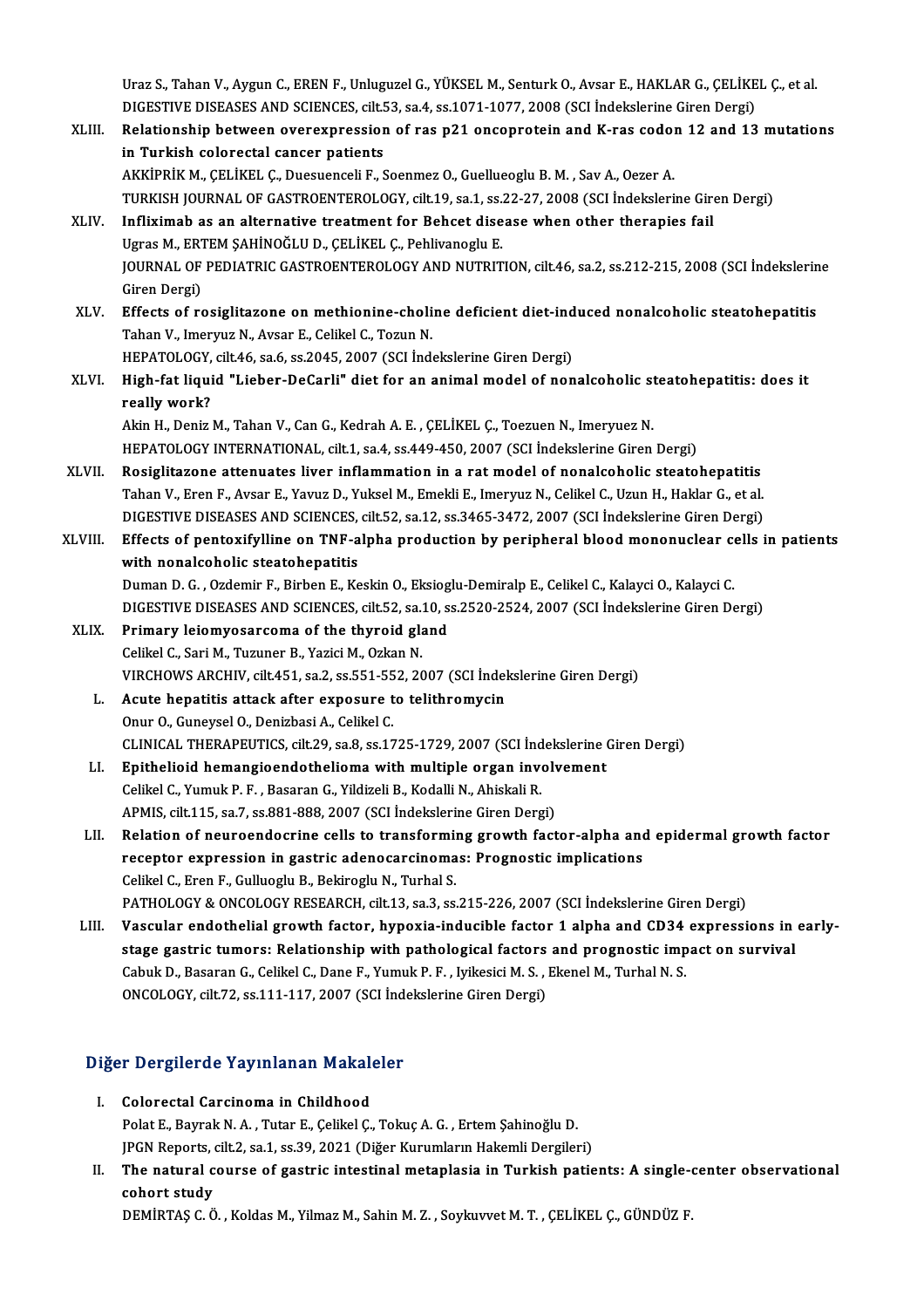MARMARAMEDICAL JOURNAL, cilt.34, sa.3, ss.229-233,2021 (ESCI İndekslerineGirenDergi)

III. Causes of erectile dysfunction in non-alcoholic fatty liver disease MARMARA MEDICAL JOURNAL, cilt.34, sa.3, ss.229-233, 2021 (ESCI İndekslerine Giren Dergi)<br>Causes of erectile dysfunction in non-alcoholic fatty liver disease<br>KANI H. T. , ŞENER T. E. , AYKUT U. E. , DEMİRTAŞ C. Ö. , KEKLİKK Causes of erectile dysful<br>KANI H. T. , ŞENER T. E. , AY<br>ÇELİKEL Ç., AKBAL C., et al.<br>Hanatalagu Farum, silt 2, 22 KANI H. T. , ŞENER T. E. , AYKUT U. E. , DEMİRTAŞ C. Ö. , KEKLİKKIRAN Ç., ERGEI<br>ÇELİKEL Ç., AKBAL C., et al.<br>Hepatology Forum, cilt.2, ss.60-63, 2021 (Diğer Kurumların Hakemli Dergileri)<br>Castrointestinal sarsoidesis presen CELIKEL C., AKBAL C., et al.<br>Hepatology Forum, cilt.2, ss.60-63, 2021 (Diğer Kurumların Hakemli Dergileri)<br>IV. Gastrointestinal sarcoidosis presenting with malabsorption at an early age

- Hepatology Forum, cilt.2, ss.60-63, 2021 (Diğer Kurumların Hake<br>Gastrointestinal sarcoidosis presenting with malabsorptic<br>Sengul O.K., Akkelle B.S., Volkan B., Tutar E., Çelikel Ç., Ertem D.<br>TURK REDIATRI ARSIVI TURKISH AR TURK PEDIATRI ARSIVI-TURKISH ARCHIVES OF PEDIATRICS, cilt.55, ss.441-444, 2020 (ESCI İndekslerine Giren<br>Dergi) Sengul<br>TURK F<br>Dergi)<br>The *Ce* TURK PEDIATRI ARSIVI-TURKISH ARCHIVES OF PEDIATRICS, cilt.55, ss.441-444, 2020 (ESCI Indekslerine Giren<br>Dergi)<br>V. The Contribution of Additional Sampling in Cholecystectomy Materials: A Multicenter Prospective<br>Study
- Dergi)<br><mark>The Co</mark><br>Study The Contribution of Additional Sampling in Cholecystectomy Materials: A Multicenter Prospective<br>Study<br>Abdullazade S., Akarca F. G. , ESENDAĞLI G., Turhan N., ERDEN E., SAVAŞ B., Markoc F., Tuncel D., Yilmaz B. O. , Saka<br>B.

Study<br>Abdullazade S., Akarca F. G. , ESENDAĞLI G., Turhan N., ERDEN E., SAVAŞ B., Markoc F., Tuncel D., Yilmaz B. O. , Saka<br>B., et al. Abdullazade S., Akarca F. G. , ESENDAĞLI G., Turhan N., ERDEN E., SAVAŞ B., Markoc F., Tuncel D., Yi<br>B., et al.<br>TURKISH JOURNAL OF PATHOLOGY, cilt.36, sa.3, ss.188-194, 2020 (ESCI İndekslerine Giren Dergi)<br>IgC4 related dis

B., et al.<br>TURKISH JOURNAL OF PATHOLOGY, cilt.36, sa.3, ss.188-194, 2020 (ESCI İndekslerine Giren Dergi)<br>VI. IgG4 related disease in a seven year old girl with multiple organ involvement: A rare presentation<br>Alticle B.S., TURKISH JOURNAL OF PATHOLOGY, cilt.36, sa.3, ss.1<br>IgG4 related disease in a seven year old girl w<br>Akkelle B. S. , Tutar E., Ergelen R., Çelikel Ç., Ertem D.<br>TURK REDIATRI ARSIVI TURKISH ARGHIVES OF RED IgG4 related disease in a seven year old girl with multiple organ involvement: A rare presentation<br>Akkelle B. S. , Tutar E., Ergelen R., Çelikel Ç., Ertem D.<br>TURK PEDIATRI ARSIVI-TURKISH ARCHIVES OF PEDIATRICS, cilt.55, ss Akkelle B. S. , Tutar E., Ergelen R., Çelikel Ç., Ertem D.<br>TURK PEDIATRI ARSIVI-TURKISH ARCHIVES OF PEDIATRICS, cilt.55, ss.191-194, 2020 (ESCI İndekslerine Giren<br>Dergi)

TURK PEDIATRI ARSIVI-TURKISH ARCHIVES OF PEI<br>Dergi)<br>VII. Kolestatik Karaciğer Hastalıklarına Yaklaşım Dergi)<br>Kolestatik<br>ÇELİKEL Ç.<br>Türkiye Kli Kolestatik Karaciğer Hastalıklarına Yaklaşım<br>ÇELİKEL Ç.<br>Türkiye Klinikleri Tıbbi Patoloji Özel Dergisi, cilt.2, sa.1, ss.39-50, 2017 (Diğer Kurumların Hakemli Dergileri)<br>Castrointestinal stromal tumorsu Badiologisal - nath

- CELİKEL Ç.<br>Türkiye Klinikleri Tıbbi Patoloji Özel Dergisi, cilt.2, sa.1, ss.39-50, 2017 (Diğer Kuru<br>VIII. Gastrointestinal stromal tumors: Radiological pathological correlation<br>RECELEN B. ALBERALAR N.D. ASADOV B. HÖH Türkiye Klinikleri Tıbbi Patoloji Özel Dergisi, cilt.2, sa.1, ss.39-50, 2017 (Diğer Kurumların Hak<br>Gastrointestinal stromal tumors: Radiological - pathological correlation<br>ERGELEN R., ALBERALAR N. D. , ASADOV R., UĞURLU M. Gastrointestinal stromal tumors: Radiological - pathological correlation<br>ERGELEN R., ALBERALAR N. D. , ASADOV R., UĞURLU M. Ü. , Kombak E., ÇELİKEL Ç., TÜNEY D.<br>Türk Radyoloji Dergisi/Turkish Journal of Radiology, cilt.35, ERGELEN<br>Türk Rady<br>Dergileri)<br>Castroint Türk Radyoloji Dergisi/Turkish Journal of Radiology, cilt.35, sa.1, ss.1-5, 2016<br>Dergileri)<br>IX. Gastrointestinal Stromal Tümörler Radyolojik Patolojik Korelasyon<br>ERCELEN R. ALBERALAR N.D. ASADOV R. UCURLIM Ü. CELİKEL C. TU
- Dergileri)<br>Gastrointestinal Stromal Tümörler Radyolojik Patolojik Korelasyon<br>ERGELEN R., ALBERALAR N. D. , ASADOV R., UGURLU M. Ü. , ÇELİKEL Ç., TUNEY D.<br>Türk Radyoloji Dergisi, 2016 (Diğer Kurumların Hakemli Dergileri) IX. Gastrointestinal Stromal Tümörler Radyolojik Patolojik Korelasyon
- ERGELEN R., ALBERALAR N. D. , ASADOV R., UGURLU M. Ü. , ÇELİKEL Ç., TUNEY D.<br>Türk Radyoloji Dergisi, 2016 (Diğer Kurumların Hakemli Dergileri)<br>X. HER-2 incidence in gastric cancer, its association with prognosis and clinic Türk Radyoloji Dergisi, 2016 (Diğer Kurumların Hakemli D<br>HER-2 incidence in gastric cancer, its association w:<br>UPRAK T. K. , Attaallah W., ÇELİKEL Ç., Ayranci G., Yegen C.<br>TURKISH JOURNAL OF SURCERV. silt 21, 82,4, 83,207, HER-2 incidence in gastric cancer, its association with prognosis and clinicopatholog<br>UPRAK T. K., Attaallah W., ÇELİKEL Ç., Ayranci G., Yegen C.<br>TURKISH JOURNAL OF SURGERY, cilt.31, sa.4, ss.207-213, 2015 (ESCI İndeksleri UPRAK T. K. , Attaallah W., ÇELİKEL Ç., Ayranci G., Yegen C.<br>TURKISH JOURNAL OF SURGERY, cilt.31, sa.4, ss.207-213, 2015 (ESCI İndekslerine Giren Dergi)<br>XI. Sıçanlarda Whey Proteini ile Oluşturulan Glutatyon Önkoşullandırm
- TURKISH JOURNAL OF SURGERY, cilt.31, sa.4, ss.207-213, 2015 (ESCI İnd<br>Sıçanlarda Whey Proteini ile Oluşturulan Glutatyon Önkoşulland<br>Reperfüzyon Hasarında Hem Oksijenaz 1 Sistemi Üzerine Etkisi<br>MANUKYAN M.N. YAVUZ V. ERRAR Sıçanlarda Whey Proteini ile Oluşturulan Glutatyon Önkoşullandırmasının Karaciğer Sıcak İsken<br>Reperfüzyon Hasarında Hem Oksijenaz 1 Sistemi Üzerine Etkisi<br>MANUKYAN M. N. , YAVUZ Y., ERBARUT İ., VELİOĞLU ÖĞÜNÇ A., ÇELİKEL Ç Reperfüzyon Hasarında Hem Oksijenaz 1 Sistemi Üzerine Etkisi<br>MANUKYAN M. N. , YAVUZ Y., ERBARUT İ., VELİOĞLU ÖĞÜNÇ A., ÇELİKEL Ç., YALÇIN A. S. , GÜLLÜOĞLU M. B.<br>Turkish Journal of Surgery/Ulusal Cerrahi Dergisi, cilt.24, MANUKYA<br>Turkish Jo<br>Dergileri)<br>Saanland Turkish Journal of Surgery/Ulusal Cerrahi Dergisi, cilt.24, sa.3, ss.137-144, 2008 (Diğer Kurumların Hakemli<br>Dergileri)<br>XII. 81 Sıçanlarda whey proteini ile oluşturulan glutatyon önkoşullandırmasının karaciğer sıcak iskemi
- Dergileri)<br>XII. Sıçanlarda whey proteini ile oluşturulan glutatyon önkoşullandırmasının karaciğer sıcak iskemi<br>reperfüzyon hasarında hem oksijenaz 1 sistemi üzerine etkisi Sıçanlarda whey proteini ile oluşturulan glutatyon önkoşullandırmasının karaciğer sıcak iskemi<br>reperfüzyon hasarında hem oksijenaz 1 sistemi üzerine etkisi<br>MANUKYAN M. N. , YAVUZ Y., ERBARUT SEVEN İ., VELİOĞLU ÖĞÜNÇ A., ÇE re<br>M.<br><sup>III.</sup> MANUKYAN M. N. , YAVUZ Y., ERBARUT SEVEN İ., VELİOĞLU ÖĞÜNÇ A., ÇELİKEL Ç., YALÇIN<br>B.<br>Ulusal Cerrahi Dergisi,, cilt.24, sa.3, ss.137-144, 2008 (Diğer Kurumların Hakemli Dergileri)<br>Cenetis alterations of androssen resenter

- B.<br>Ulusal Cerrahi Dergisi,, cilt.24, sa.3, ss.137-144, 2008 (Diğer Kurumların Hakemli Dergileri)<br>XIII. Genetic alterations of androgen receptor gene and p53 by fluorescence in situ hybridization and<br>immunedatestion of Ulusal Cerrahi Dergisi,, cilt.24, sa.3, ss.137-144, 2008 (Diğer Kurumların Hakemli Dergiler<br>Genetic alterations of androgen receptor gene and p53 by fluorescence in situ<br>immunodetection of bcl-2 in prostatic intraepithelia Genetic alterations of androgen rece<br>immunodetection of bcl-2 in prostati<br>KAYA H., GÜNEY A. İ. , ÇELİKEL Ç., küllü s.<br>Marmara Medical Jaurnal, cilt 14, sa 1, sa î. immunodetection of bcl-2 in prostatic intraepithelial neoplasia and carcinoma<br>KAYA H., GÜNEY A. İ. , ÇELİKEL Ç., küllü s.<br>Marmara Medical Journal, cilt.14, sa.1, ss.207-212, 2001 (Diğer Kurumların Hakemli Dergileri)<br>Inauli
- KAYA H., GÜNEY A. İ. , ÇELİKEL Ç., küllü s.<br>Marmara Medical Journal, cilt.14, sa.1, ss.207-212, 2001 (Diğer Kurumların Hakemli Dergileri)<br>XIV. Insulin-like growth factor-1 decreases apoptopic cell death, but not proapoptop Marmara Medical Journal, cilt.14, sa.1, ss.207-212, 2001 (Diğer Kurumların Hakemli<br>Insulin-like growth factor-1 decreases apoptopic cell death, but not proap<br>expression in a transient forebrain ischemia-reperfusion model i Aktan N. Afşar S., Ince-Günal D., ÇELİKEL Ç., Coşkun T., YEGEN B. Marmara Medical Journal, cilt.14, sa.3, ss.147-153, 2001 (Diğer Kurumların Hakemli Dergileri)

Aktan N. Afşar S., Ince-Günal D., ÇELİKEL Ç., Coşkun T., YEGEN B.<br>Marmara Medical Journal, cilt.14, sa.3, ss.147-153, 2001 (Diğer Kurumların Hakemli Dergileri)<br>XV. Prostat adenokarsinomunda p53 ekspresyonu: Histopatolo Marmara Medical Journal, cilt.14, sa.3, ss.14<br><mark>Prostat adenokarsinomunda p53 eksp</mark><br>ÇELİKEL Ç., KAYA H., EKİCİOĞLU G., küllü s.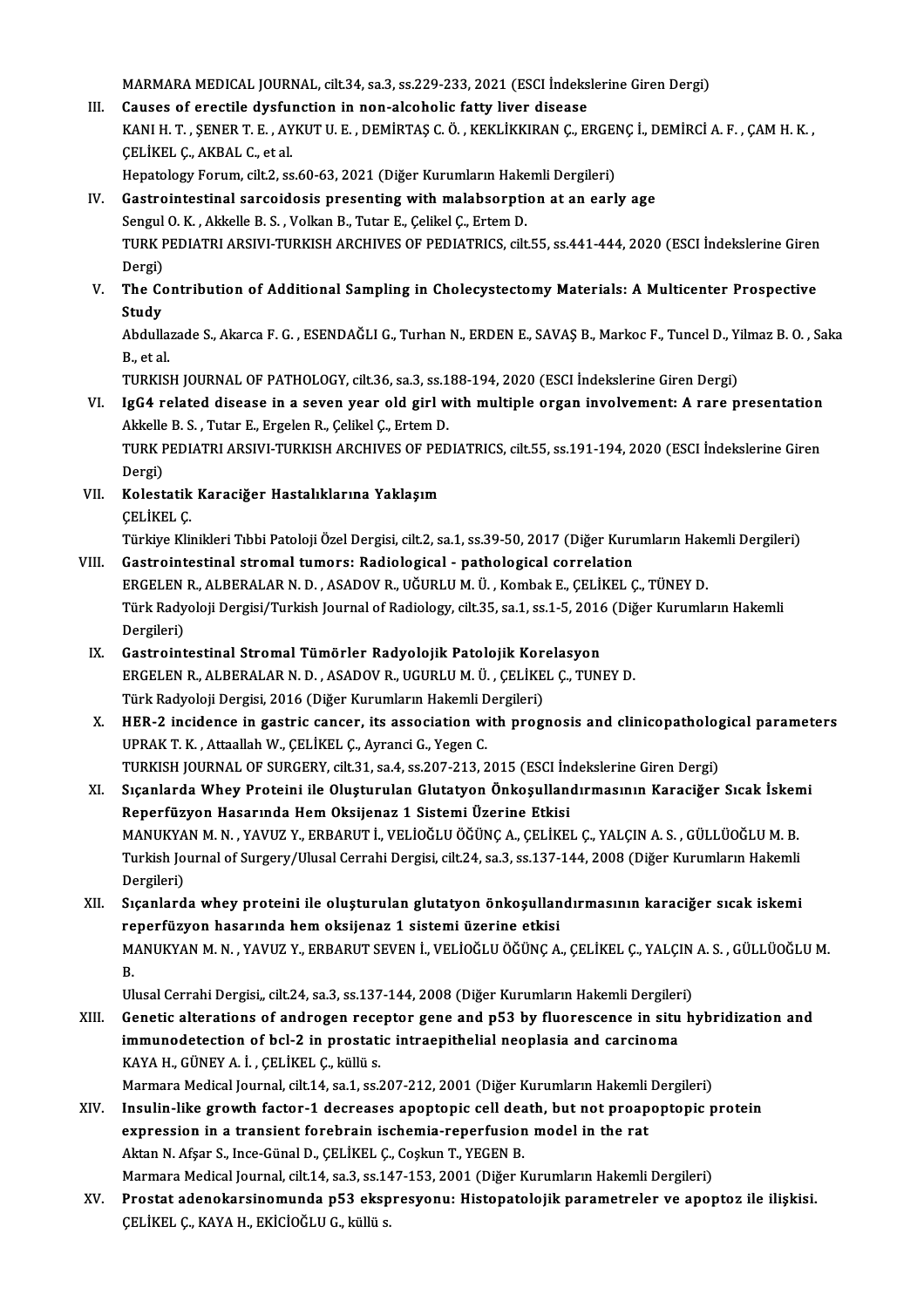Türk Patoloji Dergisi, cilt.16, ss.53-56, 2000 (Diğer Kurumların Hakemli Dergileri)<br>Hamadiyaliz bastalarında banatit G bistamarfalajisi: üramisi almayan ba

XVI. Hemodiyaliz hastalarında hepatit C histomorfolojisi: üremisi olmayan hepatit C olguları ile Türk Patoloji Dergisi, cilt.16,<br>Hemodiyaliz hastalarında<br>karşılaştırmalı sonuçları.<br>CELİKEL C. 211201 f. KANA H

ÇELİKEL Ç., avşar f., KAYA H., küllü s.

Patoloji Bülteni, cilt.17, sa.2, ss.80-83, 2000 (Diğer Kurumların Hakemli Dergileri)

### HakemliKongre / SempozyumBildiriKitaplarında Yer Alan Yayınlar

- akemli Kongre / Sempozyum Bildiri Kitaplarında Yer Alan Yayınlar<br>I. KOLOREKTAL KARSINOMLARDA DNA YANLIŞEŞLEŞME ONARIM (MISMATCH REPAIR)<br>CENPROTENLERI (MMR) SONUCLARIMIZ VE MMRKAYRI CÖSTEREN OLCULARIN SAHI IRSEG / SOMPOZJ'UM DINITI IRKIPNITANI TOTTIMI TUJIMU.<br>KOLOREKTAL KARSINOMLARDA DNA YANLIŞEŞLEŞME ONARIM (MISMATCH REP.<br>GENPROTENLERI (MMR) SONUÇLARIMIZ VE MMRKAYBI GÖSTEREN OLGULARIN GENPROTENLERI (MMR) SONUÇLARIMIZ VE MMRKAYBI GÖSTEREN OLGULARIN<br>HISTOPATOLOJIKÖZELLIKLERI KOYUNCUER A., ÇELİKEL Ç., ŞAHİN ÖZKAN H., KESKİN B. 29.ULUSAL PATOLOJİKONGRESİ,Türkiye,23 -26Ekim2019, cilt.3, ss.13
- KOYUNCUER A., ÇELİKEL Ç., ŞAHİN ÖZKAN H., KESKİN B.<br>29. ULUSAL PATOLOJİ KONGRESİ, Türkiye, 23 26 Ekim 2019, cilt.3, ss.13<br>II. Fokal Adenokarsinom Komponenti İçeren Primer NonGestasyonel Rektal Koryokarsinom<br>ÖZCÜP M. E ÖZGÜR M., ERBARUT SEVEN İ., EREN Ş. F. , ÇELİKEL Ç.<br>29. Ulusal Patoloji Kongresi, Trabzon, Trabzon, Türkiye, 23 - 26 Ekim 2019 Fokal Adenokarsinom Komponenti İçeren Primer NonGestasyonel<br>ÖZGÜR M., ERBARUT SEVEN İ., EREN Ş. F. , ÇELİKEL Ç.<br>29. Ulusal Patoloji Kongresi, Trabzon, Trabzon, Türkiye, 23 - 26 Ekim 2019<br>H nyloni infestion mey mimis seolin ÖZGÜR M., ERBARUT SEVEN İ., EREN Ş. F. , ÇELİKEL Ç.<br>29. Ulusal Patoloji Kongresi, Trabzon, Trabzon, Türkiye, 23 - 26 Ekim 20<br>III. H.pylori infection may mimic coeliac serology and morphology.<br>5 AHIN AVVELLE B. TUTAR E. VAL
- ŞAHİN AKKELLE B., TUTAR E., KALAYCIK ŞENGÜL Ö., VOLKAN B., ÇELİKEL Ç., ERTEM ŞAHİNOĞLU D.<br>ESPGHAN 52. Annual Meeting, Birleşik Krallık, 5 08 Haziran 2019, sa.1 H.pylori infection may mimic coeliac serology and morphology.<br>ŞAHİN AKKELLE B., TUTAR E., KALAYCIK ŞENGÜL Ö., VOLKAN B., ÇELİKI<br>ESPGHAN 52. Annual Meeting, Birleşik Krallık, 5 - 08 Haziran 2019, sa.1<br>Dees serologis tests r
- IV. Does serologic tests reliably reflect mucosal recovary in coeliac children? ŞENGÜLKALAYCIKÖ.,VOLKANB.,AKKELLEŞAHİNB.,TUTARE.,ÇELİKEL Ç.,ERTEMŞAHİNOĞLUD. Does serologic tests reliably reflect mucosal recovary in coeliac children?<br>ŞENGÜL KALAYCIK Ö., VOLKAN B., AKKELLE ŞAHİN B., TUTAR E., ÇELİKEL Ç., ERTEM ŞAHİNOĞLU D.<br>52th Annual Meeting of the European Society of Paediatri ŞENGÜL KALA<br>52th Annual M<br>Haziran 2019<br>Value of anti V. Value of anti-tTG IgA in screening of coeliac disease in asymptomatic children with high-risk.
- KALAYCIKŞENGÜLÖ.,TUTARE.,ŞAHİNAKKELLEB.,VolkanB.,ÇELİKEL Ç.,ERTEMŞAHİNOĞLUD. Value of anti-tTG IgA in screening of coeliac disease in asymptomatic children with high-risk.<br>KALAYCIK ŞENGÜL Ö., TUTAR E., ŞAHİN AKKELLE B., Volkan B., ÇELİKEL Ç., ERTEM ŞAHİNOĞLU D.<br>2th Annual Meeting of the European So KALAYCIK ŞENGÜL Ö., TUTAR E., ŞAHİN AKKELL<br>2th Annual Meeting of the European Society of P<br>İSKOÇYA, 5 - 08 Haziran 2019, cilt.68, sa.1, ss.86<br>Dess saralagia tasta raliably raflast musası 2th Annual Meeting of the European Society of Paediatric Gastroenterology, Hepatol<br>ISKOÇYA, 5 - 08 Haziran 2019, cilt.68, sa.1, ss.86<br>VI. Does serologic tests reliably reflect mucosal recovary in coeliac children?<br>SENCÜL K
- İSKOÇYA, 5 08 Haziran 2019, cilt.68, sa.1, ss.86<br>Does serologic tests reliably reflect mucosal recovary in coeliac children?<br>ŞENGÜL KALAYCIK Ö., Volkan B., AKKELLE ŞAHİN B., TUTAR E., ÇELİKEL Ç., ERTEM ŞAHİNOĞLU D.<br>E<sup>2+h</sup> Does serologic tests reliably reflect mucosal recovary in coeliac children?<br>ŞENGÜL KALAYCIK Ö., Volkan B., AKKELLE ŞAHİN B., TUTAR E., ÇELİKEL Ç., ERTEM ŞAHİNOĞLU D.<br>52th Annual Meeting of the European Society of Paediatri ŞENGÜL KALAYCIK Ö<br>52th Annual Meeting<br>Haziran 2019, cilt.68<br>Dass sexelegia test
- VII. Does serologic tests reliably reflect mucosal recovary in coeliac children? ŞENGÜL KALAYCIK Ö., Volkan B., AKKELLE ŞAHİN B., TUTAR E., ÇELİKEL Ç., ERTEM ŞAHİNOĞLU D. Does serologic tests reliably reflect mucosal recovary in coeliac children?<br>ŞENGÜL KALAYCIK Ö., Volkan B., AKKELLE ŞAHİN B., TUTAR E., ÇELİKEL Ç., ERTEM ŞAHİNOĞLU D.<br>52th Annual Meeting of the European Society of Paediatri ŞENGÜL KALAYCIK Ö., Volkan B., AKKELLE ŞAHİN<br>52th Annual Meeting of the European Society of Pa<br>Birleşik Krallık, 5 - 08 Haziran 2019, cilt.68, ss.152<br>Presentation of soolias disease diagnosed bu 52th Annual Meeting of the European Society of Paediatric Gastroenterology, Hepatology and Nutrition, G<br>Birleşik Krallık, 5 - 08 Haziran 2019, cilt.68, ss.152<br>VIII. Presentation of coeliac disease diagnosed by screening in

# Birleşik Krallık, 5 - 08 Haziran 2019, cilt.68, ss.152<br>VIII. Presentation of coeliac disease diagnosed by screening in children with type 1 diabetes: Is it<br>different? Presentation of coeliac disease diagnosed by screening in children with type 1 dientiferent?<br>Akkelle B.S., Sengul O., Volkan B., TUTAR E., ÇELİKEL Ç., BEREKET A., ERTEM ŞAHİNOĞLU D.<br>52th ESBCHAN, Birlosik Krallık OS Hazira

different?<br>Akkelle B. S. , Sengul O., Volkan B., TUTAR E., ÇELİKEL Ç., BEREKET A., ERTEM ŞA<br>52th ESPGHAN, Birleşik Krallık, 05 Haziran 2019 - 08 Haziran 2109, cilt.68, sa.1<br>Dess Saralagia Tests Baliablu Baflest Musesal Bes Akkelle B. S., Sengul O., Volkan B., TUTAR E., ÇELİKEL Ç., BEREKET A., ERTEM ŞAHİNOĞI<br>52th ESPGHAN, Birleşik Krallık, 05 Haziran 2019 - 08 Haziran 2109, cilt.68, sa.1<br>IX. Does Serologic Tests Reliably Reflect Mucosal Recov

- 52th ESPGHAN, Birleşik Krallık, 05 Haziran 2019 08 Haziran 2109, cilt.68, sa.1<br>IX. Does Serologic Tests Reliably Reflect Mucosal Recovery in Coeliac Children?<br>Sengul O., TUTAR E., Akkelle B. S. , Volkan B., ÇELİKEL Ç., E Does Serologic Tests Reliably Reflect Mucosal Recovery in Coeliac Children?<br>Sengul O., TUTAR E., Akkelle B. S. , Volkan B., ÇELİKEL Ç., ERTEM ŞAHİNOĞLU D.<br>52nd Annual Meeting of the European Society of Paediatric Gastroent Sengul O., TUTAR E., Akkelle B. S. , Volkar<br>52nd Annual Meeting of the European S<br>Krallık, 5 - 08 Haziran 2019, cilt.68, sa.1<br>Kanasišar Kilasal I azvenlarının Pat 52nd Annual Meeting of the European Society of Paediatric Gastroenterology, He<br>Krallık, 5 - 08 Haziran 2019, cilt.68, sa.1<br>X. Karaciğer Kilesel Lezyonlarının Patolojisinde Lenfoma Tanısının Önemi<br>KESKİN B. CELİKEL G. BOZKU
- Krallık, 5 08 Haziran 2019, cilt.68,<br>Karaciğer Kilesel Lezyonlarının<br>KESKİN B., ÇELİKEL Ç., BOZKURT S.<br>Ulusel Peteleji Kongresi, Türkiye, 22 Karaciğer Kilesel Lezyonlarının Patolojisinde I<br>KESKİN B., ÇELİKEL Ç., BOZKURT S.<br>Ulusal Patoloji Kongresi, Türkiye, 27 - 30 Ekim 2018<br>Interebserver esteement study in sestris dyen KESKIN B., ÇELIKEL Ç., BOZKURT S.<br>Ulusal Patoloji Kongresi, Türkiye, 27 - 30 Ekim 2018<br>XI. Interobserver agreement study in gastric dysplasia using endoscopic biopsies
- Ulusal Patoloji Kongresi, Türkiye, 27 30 Ekim 2018<br>Interobserver agreement study in gastric dysplasia using endoscopic biopsies<br>ERDAMAR ÇETİN A.S. , ÇELİKEL Ç., ARICI D. S. , CEYRAN A. B. , GÜLLÜOĞLU M., YILMAZ ÖZGÜVEN M Interobserver agreement study in gastric<br>ERDAMAR ÇETİN A. S. , ÇELİKEL Ç., ARICI D. S. ,<br>30. avrupa patoloji kongresi, 8 - 12 Eylül 2018<br>The correlation between bistanatbolagia ERDAMAR ÇETİN A. S. , ÇELİKEL Ç., ARICI D. S. , CEYRAN A. B. , GÜLLÜOĞLU M., YILMAZ ÖZGÜVEN M. B. , BAĞC.<br>30. avrupa patoloji kongresi, 8 - 12 Eylül 2018<br>XII. The correlation between histopathologic steatosis/fibrosis
-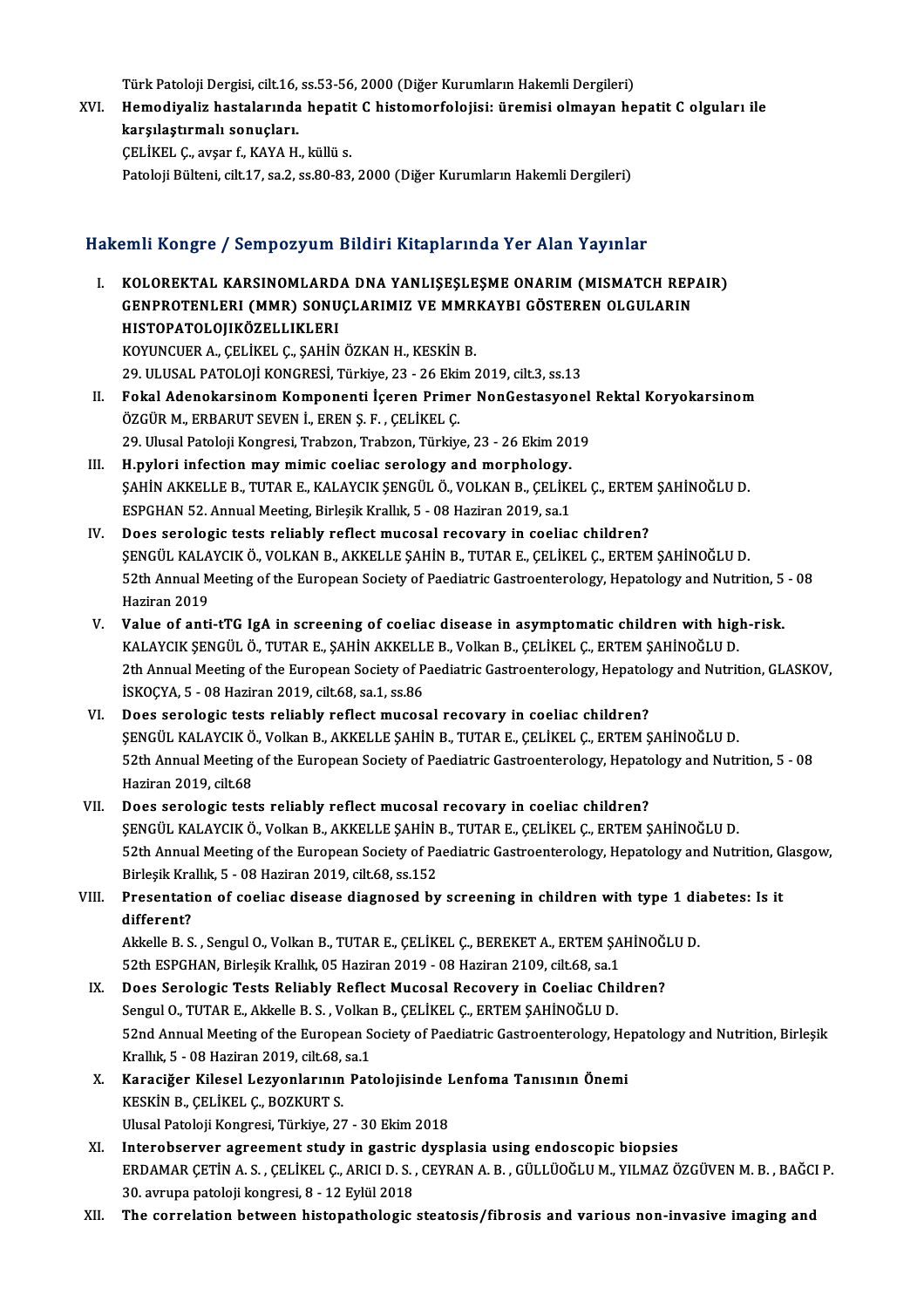#### blood fibrosis indicators of overweight and obese children

blood fibrosis indicators of overweight and obese children<br>Tutar E., Akkelle B. Ş. , Kesici C. B. , Yılmaz Y., Çelikel Ç., Ergelen R., Ertem Şahinoğlu D.<br>E1th Annual Mesting of the Euronean Seciety of Beedistris Cestreente 51th Annual Meeting of the European Society of Paediatric Gastroenterology, Hepatology and Nutrition, Geneve,<br>İsviçre, 9 - 12 Mayıs 2018, cilt.66, ss.646 Tutar E., Akkelle B. Ş. , Kesici C. B. , Yılmaz<br>51th Annual Meeting of the European So<br>İsviçre, 9 - 12 Mayıs 2018, cilt.66, ss.646<br>Inon defisionsy anemia in seeling na

- XIII. Iron deficiency anemia in coeliac patients: is there a role of concommitant H.pylori infection? İsviçre, 9 - 12 Mayıs 2018, cilt.66, ss.646<br>Iron deficiency anemia in coeliac patients: is there a role of concommitant H.<sub>I</sub><br>AKKELLE B. Ş. , VOLKAN B., ŞENGÜL Ö. K. , TUTAR E., ÇELİKEL Ç., ERTEM ŞAHİNOĞLU D.<br>51th Annual M 51th Annual Meeting of the European Society of Paediatric Gastroenterology, Hepatology and Nutrition, İsviçre, 9 -<br>12 Mayıs 2018, cilt.66, ss.231 AKKELLE B. Ş. , VOLKAN B., ŞI<br>51th Annual Meeting of the El<br>12 Mayıs 2018, cilt.66, ss.231<br>The Presentation of Coolia
- XIV. The Presentation of Coeliac Disease: Urban and Rural Regions of Turkey 12 Mayıs 2018, cilt.66, ss.231<br>The Presentation of Coeliac Disease: Urban and Rural Regions of Turkey<br>Volkan B., Akkelle B. S. , Sengul O., BAYRAK N. A. , Polat E., ÖZTÜRK B., TUTAR E., ÇELİKEL Ç., ERTEM ŞAHİNOĞLU D.<br>51th The Presentation of Coeliac Disease: Urban and Rural Regions of Turke<br>Volkan B., Akkelle B. S. , Sengul O., BAYRAK N. A. , Polat E., ÖZTÜRK B., TUTAR E., Ç<br>51th Annual Meeting of the ESPGHAN, Cenevre, 9 - 12 Mayıs 2018, ci Volkan B., Akkelle B. S., Sengul O., BAYRAK N. A., Polat E., ÖZTÜRK B., TUTAR E., ÇELİKEL Ç., ERTEM :<br>51th Annual Meeting of the ESPGHAN, Cenevre, 9 - 12 Mayıs 2018, cilt.66, ss.238<br>XV. Diagnosis and features of debilitati
- 51th Annual Meeting of the ESPGHAN, Cenevre, 9 12 Mayıs 2018, cilt.66, ss.238<br>Diagnosis and features of debilitating phenotype: perianal fistulising Crohn'xxs disease<br>AKKELLE B. Ş. , VOLKAN B., ŞENGÜL Ö. K. , TUTAR E., E Diagnosis and features of debilitating phenotype: perianal fistulising Crohn'xxs disease<br>AKKELLE B. S. , VOLKAN B., ŞENGÜL Ö. K. , TUTAR E., ERGELEN R., YARDIMCI S., ÇELİKEL Ç., ERTEM ŞAHİNOĞLU D.<br>51th Annual Meeting of th AKKELLE B. Ş. , VOLKAN B., ŞENGÜL Ö. K<br>51th Annual Meeting of the European So<br>İsviçre, 9 - 12 Mayıs 2018, cilt.66, ss.588<br>Change in Clinisel nattarn of Bodiatr 51th Annual Meeting of the European Society of Paediatric Ga<br>
isvicte, 9 - 12 Mayıs 2018, cilt.66, ss.588<br>
XVI. Change in Clinical pattern of Pediatric Coeliac Disease<br>
Volkan B. Akkalle B.S., Sangul O. BAVBAK N.A., Belst
- İsviçre, 9 12 Mayıs 2018, cilt.66, ss.588<br>Change in Clinical pattern of Pediatric Coeliac Disease<br>Volkan B., Akkelle B. S. , Sengul O., BAYRAK N. A. , Polat E., ÖZTÜRK B., TUTAR E., ÇELİKEL Ç., ERTEM ŞAHİNOĞLU D.<br>E1th An Change in Clinical pattern of Pediatric Coeliac Disease<br>Volkan B., Akkelle B. S. , Sengul O., BAYRAK N. A. , Polat E., ÖZTÜRK B., TUTAR E., ÇELİKEL Ç., E.<br>51th Annual Meeting of the ESPGHAN, Cenevre, İsviçre, 9 - 12 Mayıs 51th Annual Meeting of the ESPGHAN, Cenevre, İsviçre, 9 - 12 Mayıs 2018, cilt.66, ss.239-240<br>XVII. Iron deficiency anemia in coeliac disease: Is there a role of concommitant H. pylori infetion?
- 51th Annual Meeting of the ESPGHAN, Cenevre, İsviçre, 9 12 Mayıs 2018, cilt.6<br>Iron deficiency anemia in coeliac disease: Is there a role of concommi<br>Akkelle B. S. , Volkan B., Sengul O., TUTAR E., ÇELİKEL Ç., ERTEM ŞAHİN Iron deficiency anemia in coeliac disease: Is there a role of concommitant<br>Akkelle B. S. , Volkan B., Sengul O., TUTAR E., ÇELİKEL Ç., ERTEM ŞAHİNOĞLU D.<br>51th Annual Meeting of ESPGHAN, Geneve, İsviçre, 9 - 12 Mayıs 2018,
- 51th Annual Meeting of ESPGHAN, Geneve, İsviçre, 9 12 Mayıs 2018, cilt.66, ss.231<br>XVIII. Cölyak hastalığı tanı yaşı ve başvuru semptomları son yıllarda değişiyor mu? 51th Annual Meeting of ESPGHAN, Geneve, İsviçre, 9 - 12 Mayıs 2018, cilt.66, ss.231<br>Çölyak hastalığı tanı yaşı ve başvuru semptomları son yıllarda değişiyor mu?<br>VOLKAN B., ŞAHİN AKKELLE B., KALAYCIK ŞENGÜL Ö., BAYRAK N. A. Çölyak hastalığı tanı<br>VOLKAN B., ŞAHİN AKH<br>ERTEM ŞAHİNOĞLU D.<br>12 Hlucal Cosuk Costra VOLKAN B., ŞAHİN AKKELLE B., KALAYCIK ŞENGÜL Ö., BAYRAK N. A. , POLAT E., ÖZTÜRK B., TUT.<br>ERTEM ŞAHİNOĞLU D.<br>12. Ulusal Çocuk Gastroenteroloji, Hepatoloji ve Beslenme Kongresi, Türkiye, 18 - 21 Nisan 2018<br>Bediatrik spehn h

ERTEM ŞAHİNOĞLU D.<br>12. Ulusal Çocuk Gastroenteroloji, Hepatoloji ve Beslenme Kongresi, Türkiye, 18 - 21 Nis<br>XIX. Pediatrik crohn hastalarında fistülizan perianal tutulumun değerlendirilmesi.<br>SAHİN AKKELLE B. VOLKAN B. 12. Ulusal Çocuk Gastroenteroloji, Hepatoloji ve Beslenme Kongresi, Türkiye, 18 - 21 Nisan 2018<br>Pediatrik crohn hastalarında fistülizan perianal tutulumun değerlendirilmesi.<br>ŞAHİN AKKELLE B., VOLKAN B., KALAYCIK ŞENGÜL Ö., Pediatrik crol<br>ŞAHİN AKKELL<br>ŞAHİNOĞLU D.<br>12 Hhrel Cecu SAHİN AKKELLE B., VOLKAN B., KALAYCIK ŞENGÜL Ö., TUTAR E., ERGELEN R., YARDII<br>ŞAHİNOĞLU D.<br>12. Ulusal Çocuk Gastroenteroloji ve Beslenme Kongresi, Türkiye, 18 - 21 Nisan 2018<br>A Betroenestiye Evelyation of The Enithelial Ch

### XX. A Retrospective Evaluation of The Epithelial Changes and Neoplasms of The Gallbladder in Turkey: A<br>Multicentre Study 12. Ulusal Çocuk Gas<br>A Retrospective Ev<br>Multicentre Study<br>ESENDAČLLC AKAE A Retrospective Evaluation of The Epithelial Changes and Neoplasms of The Gallbladder in Turkey:<br>Multicentre Study<br>ESENDAĞLI G., AKARCA F. G. , BALCI S., ARGON A., ERHAN S. Ş. , TURHAN N., İNCE ZENGİN N., HALLAÇ KESER S.,<br>

Multicentre Study<br>ESENDAĞLI G., AKARCA<br>ÇELİK B., BULUT T., et al.<br>27. Ulucal Patalaji Kangr ESENDAĞLI G., AKARCA F. G. , BALCI S., ARGON A., ERHAN<br>ÇELİK B., BULUT T., et al.<br>27. Ulusal Patoloji Kongresi, Türkiye, 15 - 18 Kasım 2017<br>Kologistaltami Matanyallarında Yani Barsa Alımını

ÇELİK B., BULUT T., et al.<br>27. Ulusal Patoloji Kongresi, Türkiye, 15 - 18 Kasım 2017<br>XXI. Kolesistektomi Materyallerinde Yeni Parça Alımının Tanıya Katkısı: Çok Merkezli Prospektif Çalışma<br>APDULLAZADE S. AKARCA E.G., E 27. Ulusal Patoloji Kongresi, Türkiye, 15 - 18 Kasım 2017<br>Kolesistektomi Materyallerinde Yeni Parça Alımının Tanıya Katkısı: Çok Merkezli Prospektif Çalış<br>ABDULLAZADE S., AKARCA F. G. , ESENDAĞLI G., TURHAN N., ERDEN E., S Kolesistektomi Materyallerinde Ye<br>ABDULLAZADE S., AKARCA F. G. , ESEN<br>TUNÇEL D., ÖZGÜVEN YILMAZ B., et al.<br>27. Ulucal Pataleji Kongresi Türkiye 11 ABDULLAZADE S., AKARCA F. G. , ESENDAĞLI G., TURHAN N., ERDEN E., SAVAŞ B., BOSTAN M. T. , MARKOÇ F.,<br>TUNÇEL D., ÖZGÜVEN YILMAZ B., et al.<br>27. Ulusal Patoloji Kongresi, Türkiye, 15 - 18 Kasım 2017 TUNÇEL D., ÖZGÜVEN YILMAZ B., et al.<br>27. Ulusal Patoloji Kongresi, Türkiye, 15 - 18 Kasım 2017<br>XXII. Mesenchymal Stem Cells in Rat Hepatic Fibrosis MModel: Benefits? Mechanism of Action?<br>DIMAN D. UĞURLUM Ü. Fibandab N. Akk

- 27. Ulusal Patoloji Kongresi, Türkiye, 15 18 Kasım 2017<br>Mesenchymal Stem Cells in Rat Hepatic Fibrosis MModel: Benefits? Mechanism of<br>DUMAN D., UĞURLU M. Ü. , zibandeh N., Akkoç T., Banzragc M., Genç D., ÇELİKEL Ç., AKKO Mesenchymal Stem Cells in Rat Hepatic Fibrosis MModel: Benefits? Mechanism of Action?<br>DUMAN D., UĞURLU M. Ü. , zibandeh N., Akkoç T., Banzragc M., Genç D., ÇELİKEL Ç., AKKOÇ T.<br>World Congress of Gastroenterology, Orlando, DUMAN D., UĞURLU M. Ü. , zibandeh N., Akkoç T., Banzragc M., Genç D., ÇELİKEL Ç., AKKOÇ T.<br>World Congress of Gastroenterology, Orlando, Amerika Birleşik Devletleri, 13 - 18 Ekim 2017, cilt.112<br>XXIII. Mesenchymal Stem Cells
- World Congress of Gastroenterology, Orlando, Amerika Birleşik Devletleri, 13 18 Ekim 2017<br>Mesenchymal Stem Cells in Rat Hepatic Fibrosis MModel: Benefits? Mechanism of<br>DUMAN D., Ugurlu U. M., Zibandeh N., Akkoc T., Banzr Mesenchymal Stem Cells in Rat Hepatic Fibrosis MModel: Benefits? Mechanism of Action?<br>DUMAN D., Ugurlu U. M., Zibandeh N., Akkoc T., Banzragch M., Genc D., ÇELİKEL Ç., AKKOÇ T.<br>82nd Annual Scientific Meeting of the America DUMAN D., Ugurlu U. M., Zibandeh N., Akkoc T., Banzragch M., Genc D., CELIKEL C., AKKOC T.
- XXIV. Mucinous cystic neoplasmof the liver in a young patient İŞGÖRİ.Ş. ,BOZKURTLARE.,ERGELENR.,YEĞENC.,ÇELİKEL Ç. Mucinous cystic neoplasm of the liver in a young patient<br>İŞGÖR İ. Ş. , BOZKURTLAR E., ERGELEN R., YEĞEN C., ÇELİKEL Ç.<br>EUROPEAN PATHOLOGY CONGRESS 2017, 1 - 06 Eylül 2017, cilt.471, ss.319<br>Türkiyedeki banatasellüler adapem
- XXV. Türkiyedeki hepatosellüler adenomların yeniden değerlendirilmesi ve alttiplendirilmesi: çok<br>merkezli retrospektif çalışma EUROPEAN PATHOLOGY CONGRE<br>Türkiyedeki hepatosellüler ad<br>merkezli retrospektif çalışma<br>DENİZ Kaumatay Sa Farrall Lavu

DENİZ K., umetsu S., Ferrell L., YILMAZ BARBET F., GÜLLÜOĞLU M., SAĞOL Ö., Bülbül doğusoy g., KIRIMLIOĞLU S.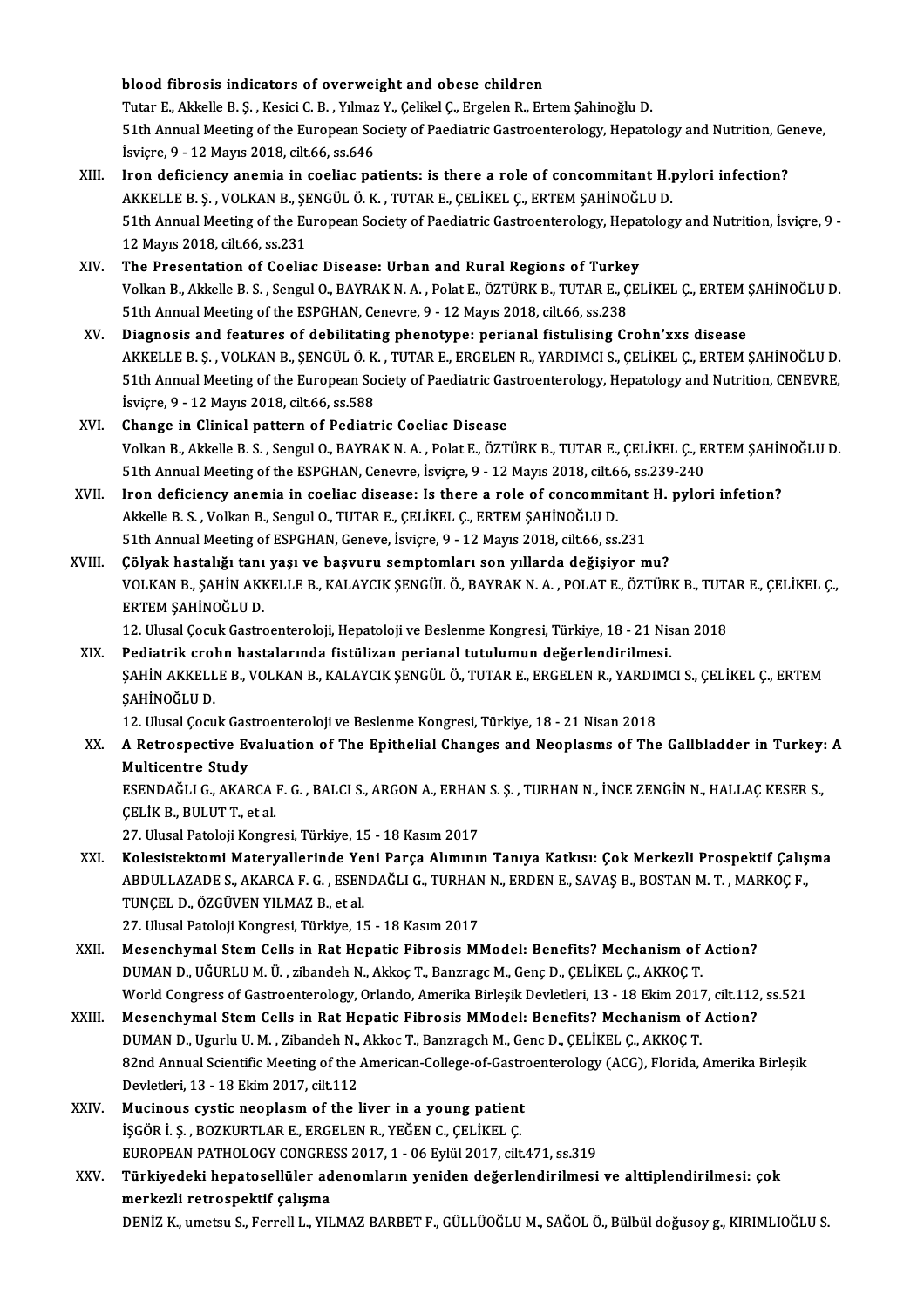H., TURHAN N., DORAN F., et al.

11. Ulusal Hepatoloji Kongresi, Türkiye, 11 - 17 Mayıs 2017

- H. , TURHAN N., DORAN F., et al.<br>11. Ulusal Hepatoloji Kongresi, Türkiye, 11 17 Mayıs 2017<br>XXVI. Mesenchymal Stem Cells are emerging curative option in hepatic fibrosis model of rats<br>DUMAN D. HĞURLU M Ü. Akkas T. Zibanda 11. Ulusal Hepatoloji Kongresi, Türkiye, 11 - 17 Mayıs 2017<br>Mesenchymal Stem Cells are emerging curative option in hepatic fibrosis model of r<br>DUMAN D., UĞURLU M. Ü. , Akkoç T., Zibandeh N., Banzragch M., GENÇ D., ÇELİKEL Mesenchymal Stem Cells are emerging curative option in hepati<br>DUMAN D., UĞURLU M. Ü. , Akkoç T., Zibandeh N., Banzragch M., GENÇ D<br>14.Ulusal Hepato-Gastroenteroloji Kongresi, Türkiye, 5 - 08 Nisan 2017<br>Mesenshumal Stem Cel DUMAN D., UĞURLU M. Ü. , Akkoç T., Zibandeh N., Banzragch M., GENÇ D., ÇELİKEL Ç., AKKOÇ T.<br>14.Ulusal Hepato-Gastroenteroloji Kongresi, Türkiye, 5 - 08 Nisan 2017<br>XXVII. Mesenchymal Stem Cells are emerging curative option
- 14.Ulusal Hepato-Gastroenteroloji Kongresi, Türkiye, 5 08 Nisan 2017<br>Mesenchymal Stem Cells are emerging curative option in hepatic fibrosis model of<br>DUMAN D., UĞURLU M. Ü. , Akkoç T., zibandeh N., Banzragch M., Genç D., 16. Eurasian Congress of Gastrtoenterology and Surgery, Mostar, Bosna-Hersek, 27 - 30 Nisan 2017, cilt.7, ss.130-<br>131 0<br>16 E<br>131<br>Safr 16. Eurasian Congress of Gastrtoenterology and Surgery, Mostar, Bosna-Hersek, 27 - 30 Nisan 2017, cilt.7, ss.130<br>131<br>XXVIII. Safra Kesesi Epitelyal Lezyonlarında Yeni Parça Alınmasının Tanıya Olan Katkısının İncelenmes
- 131<br>Safra Kes<br>Bulgular<br>PALCLS Safra Kesesi Epitelyal Lezyonlarında Yeni Parça Alınmasının Tanıya Olan Katkısının İncelenmesi Ön<br>Bulgular<br>BALCI S., AKARCA F. G. , MARKOÇ F., SAKA B., AYHAN S., ŞAHİN S., GÜNAL A., KARSLIOĞLU Y., ERBARUT SEVEN İ.,<br>CELİKEL

Bulgular<br>BALCI S., AKARCA F. G. , MARKOÇ F., SAKA B., AYHAN S., ŞAHİN S., GÜNAL A., KARSLIOĞLU Y., ERBARUT SEVEN İ.,<br>CELİKEL C. BALCI S., AKARCA F. G. , MARKOÇ F., SAKA B., AYHAN S., ŞAHİN S., GÜNAL A., 1<br>ÇELİKEL Ç.<br>26. Ulusal Patoloji 7. Ulusal Sitopatoloji Kongresi, Türkiye, 2 - 06 Kasım 2016<br>HEP2. sene emplifisation and pratein evenevpression in

CELİKEL C.<br>26. Ulusal Patoloji 7. Ulusal Sitopatoloji Kongresi, Türkiye, 2 - 06 Kasım 2016<br>XXIX. HER2 gene amplification and protein overexpression in gastric adenocarcinoma in a Turkish<br>population A elinisopathologia 26. Ulusal Patoloji 7. Ulusal Sitopatoloji Kong<br>HER2 gene amplification and protein ov<br>population A clinicopathologic analysis<br>CELIVEL G ISCOP LS AVPAS C HER2 gene amplification and<br>population A clinicopathologi<br>ÇELİKEL Ç., İŞGÖR İ. Ş., AKBAŞ G.<br>28th Congress of the European S population A clinicopathologic analysis<br>CELİKEL Ç., İŞGÖR İ. Ş. , AKBAŞ G.<br>28th Congress of the European Society of Pathology, köln, Almanya, 25 - 29 Eylül 2016 CELIKEL C., ISGÖR I. S., AKBAS G.<br>28th Congress of the European Society of Pathology, köln, Almanya, 25 - 29 Eylül 2016<br>XXX. The role of mesothelial lining and peritoneal elastic lamina in staging colorectal carcinoma<br>CELI

ÇELİKEL Ç., ŞAHİN H., kombak e., mollamemişoğlu h. The role of mesothelial lining and peritoneal elastic lamina in staging colorec<br>CELİKEL Ç., ŞAHİN H., kombak e., mollamemişoğlu h.<br>28th Congress of the European Society of Pathology, Köln, Almanya, 25 - 29 Eylül 2016<br>Cange

28th Congress of the European Society of Pathology, Köln, Almanya, 25 - 29 Eylül 2016

XXXI. Cancer stem cell markers CD44, ALDH-1 and Lgr-5: Their relationship with clinicopathologic<br>parameters and survival Cancer stem cell markers CD44<br>parameters and survival<br>ayrancıg., UPRAK T. K. , ÇELİKEL Ç.<br>VIPCHOWS APCHIV 01 Felül 2016 parameters and survival<br>ayrancı g., UPRAK T. K. , ÇELİKEL Ç.<br>VIRCHOWS ARCHIV, 01 Eylül 2016<br>Comnarison of Donnlar ultraso

ayrancı g., UPRAK T. K. , ÇELİKEL Ç.<br>VIRCHOWS ARCHIV, 01 Eylül 2016<br>XXXII. Comparison of Doppler ultrasound and transient elastography in the diagnosis of significant fibrosis<br>in patients with penalsabalis steatebenati VIRCHOWS ARCHIV, 01 Eylül 2016<br>Comparison of Doppler ultrasound and trans<br>in patients with nonalcoholic steatohepatitis<br>ERCELEN B. VILM47 V. ASADOV B. CELİKEL C. AL Comparison of Doppler ultrasound and transient elastography in the diagnosis o<br>in patients with nonalcoholic steatohepatitis<br>ERGELEN R., YILMAZ Y., ASADOV R., ÇELİKEL Ç., AKIN H., BUGDAYCI O., ALTUN E., TUNEY D.<br>European S

in patients with nonalcoholic steatohepatitis<br>ERGELEN R., YILMAZ Y., ASADOV R., ÇELİKEL Ç., AKIN H., BUGDAYCI O., ALTUN E., TUN<br>European Society of Gastrointestinal and Abdominal Radiology, 14 - 17 Haziran 2016<br>Pankrees Je

# ERGELEN R., YILMAZ Y., ASADOV R., ÇELİKEL Ç., AKIN H., BUGDAYCI O., ALTUN E., TUNEY D.<br>European Society of Gastrointestinal and Abdominal Radiology, 14 - 17 Haziran 2016<br>XXXIII. Pankreas lezyonlarının tanısında endoskopik European Soc<br><mark>Pankreas lez</mark><br>güvenilirliği<br>MOLLAMEMİS

MOLLAMEMİŞOĞLUH.,AKBAŞG.,ERBARUTSEVENİ.,BOZKURTLARE.,BAĞCIP.,ÇELİKEL Ç. güvenilirliği<br>MOLLAMEMİŞOĞLU H., AKBAŞ G., ERBARUT SEVEN İ., BOZKURT<br>25. Ulusal Patoloji Kongresi, Bursa, Türkiye, 14 - 17 Ekim 2015<br>Pankress Lewyndonunun Tanısında Endeskanik Ultrasanı

### MOLLAMEMİŞOĞLU H., AKBAŞ G., ERBARUT SEVEN İ., BOZKURTLAR E., BAĞCI P., ÇELİKEL Ç.<br>25. Ulusal Patoloji Kongresi, Bursa, Türkiye, 14 - 17 Ekim 2015<br>XXXIV. Pankreas Lezyonlarının Tanısında Endoskopik Ultrasonografi EUS E 25. Ulusal Patoloji Kongresi, I<br>Pankreas Lezyonlarının T<br>Biyopsi İİAB Güvenilirliği<br>MOLLAMEMİSOĞLU H. AKRA Pankreas Lezyonlarının Tanısında Endoskopik Ultrasonografi EUS Eşliğinde<br>Biyopsi İİAB Güvenilirliği<br>MOLLAMEMİŞOĞLU H., AKBAŞ G., ERBARUT İ., BOZKURTLAR E., BAĞCI P., ÇELİKEL Ç.<br>25 Ulugal Patalaji Kangresi Türkiye 14, 17 Ek

Biyopsi İİAB Güvenilirliği<br>MOLLAMEMİŞOĞLU H., AKBAŞ G., ERBARUT İ., BOZKURTLAR E., BAĞCI P., ÇELİKEL Ç.<br>25. Ulusal Patoloji Kongresi, Türkiye, 14 - 17 Ekim 2015

XXXV. Bariatrik cerrahi uygulanan hastalarda preoperatif endoskopi sonuçları 25. Ulusal Patoloji Kongresi, Türkiye, 14 - 17 Ekim 2015<br>Bariatrik cerrahi uygulanan hastalarda preoperatif endoskopi sonuçları<br>COŞKUN Ş., DEMİRBAŞ B. T. , YARDIMCI S., ERDİM A., AKBAŞ G., ÇELİKEL Ç., COŞKUN M., CİNGİ A.<br>1 Bariatrik cerrahi uygulanan hastalarda preoperatif endoskopi sonuçları<br>COŞKUN Ş., DEMİRBAŞ B. T. , YARDIMCI S., ERDİM A., AKBAŞ G., ÇELİKEL Ç., COŞKUN M., CİNC<br>1. Akdeniz Metabolik Hastalıklar ve Morbid Obezite Kongresi, 1 COŞKUN Ş., DEMİRBAŞ B. T. , YARDIMCI S., ERDİM A., AKBAŞ G., ÇELİKEL Ç., COŞKUN M., CİNGİ A.<br>1. Akdeniz Metabolik Hastalıklar ve Morbid Obezite Kongresi, 1 - 04 Ekim 2015, cilt.22, ss.76<br>XXXVI. Hipokolesterolemi ve kar

### 1. Akdeniz<br><mark>Hipokole</mark><br>hastalığı<br>öz<del>r</del>üp*v* t Hipokolesterolemi ve karaciğer disfonk<br>hastalığı<br>ÖZTÜRK B., TUTAR E., ÇELİKEL Ç., ERTEM D.<br>2 Marmana Bediatri Kangresi, İstanbul Türki hastalığı<br>ÖZTÜRK B., TUTAR E., ÇELİKEL Ç., ERTEM D.<br>2.Marmara Pediatri Kongresi, İstanbul, Türkiye, 12 - 14 Şubat 2015<br>Nadin görülen pretein keybettiren entereneti sebebi Primer

- ÖZTÜRK B., TUTAR E., ÇELİKEL Ç., ERTEM D.<br>2.Marmara Pediatri Kongresi, İstanbul, Türkiye, 12 14 Şubat 2015<br>XXXVII. Nadir görülen protein kaybettiren enteropati sebebi Primer intestinal lenfanjiektazi 2.Marmara Pediatri Kongresi, İstanbul, Tür<br>Nadir görülen protein kaybettiren ent<br>POLAT E., TUTAR E., ÇELİKEL Ç., ERTEM D.<br>2 Marmara Pediatri Kongresi, İstanbul Tür Nadir görülen protein kaybettiren enteropati sebebi Primer<br>POLAT E., TUTAR E., ÇELİKEL Ç., ERTEM D.<br>2.Marmara Pediatri Kongresi, İstanbul, Türkiye, 12 - 14 Şubat 2015<br>Cosuklarda kanasiğen veğlenmesi ve fihresu, göstermede POLAT E., TUTAR E., ÇELİKEL Ç., ERTEM D.<br>2.Marmara Pediatri Kongresi, İstanbul, Türkiye, 12 - 14 Şubat 2015<br>XXXVIII. Çocuklarda karaciğer yağlanması ve fibrozu göstermede non invazif yöntemlerin yeri
	-
- 2.Marmara Pediatri Kongresi, İstanbul, Türkiye, 12 14 Şub.<br>Çocuklarda karaciğer yağlanması ve fibrozu gösterm<br>BİLGİHAN A., TUTAR E., ERGELEN R., ÇELİKEL Ç., ERTEM D.<br>2 Marmara Pediatri Kongresi, İstanbul Türkiye, 12 14 Cocuklarda karaciğer yağlanması ve fibrozu göstermede no:<br>BİLGİHAN A., TUTAR E., ERGELEN R., ÇELİKEL Ç., ERTEM D.<br>2.Marmara Pediatri Kongresi, İstanbul, Türkiye, 12 - 14 Şubat 2015<br>HER2 status in sastris adenesarsinema A n BİLGİHAN A., TUTAR E., ERGELEN R., ÇELİKEL Ç., ERTEM D.<br>2.Marmara Pediatri Kongresi, İstanbul, Türkiye, 12 - 14 Şubat 2015<br>XXXIX. HER2 status in gastric adenocarcinoma A possible role of stromal reaction
-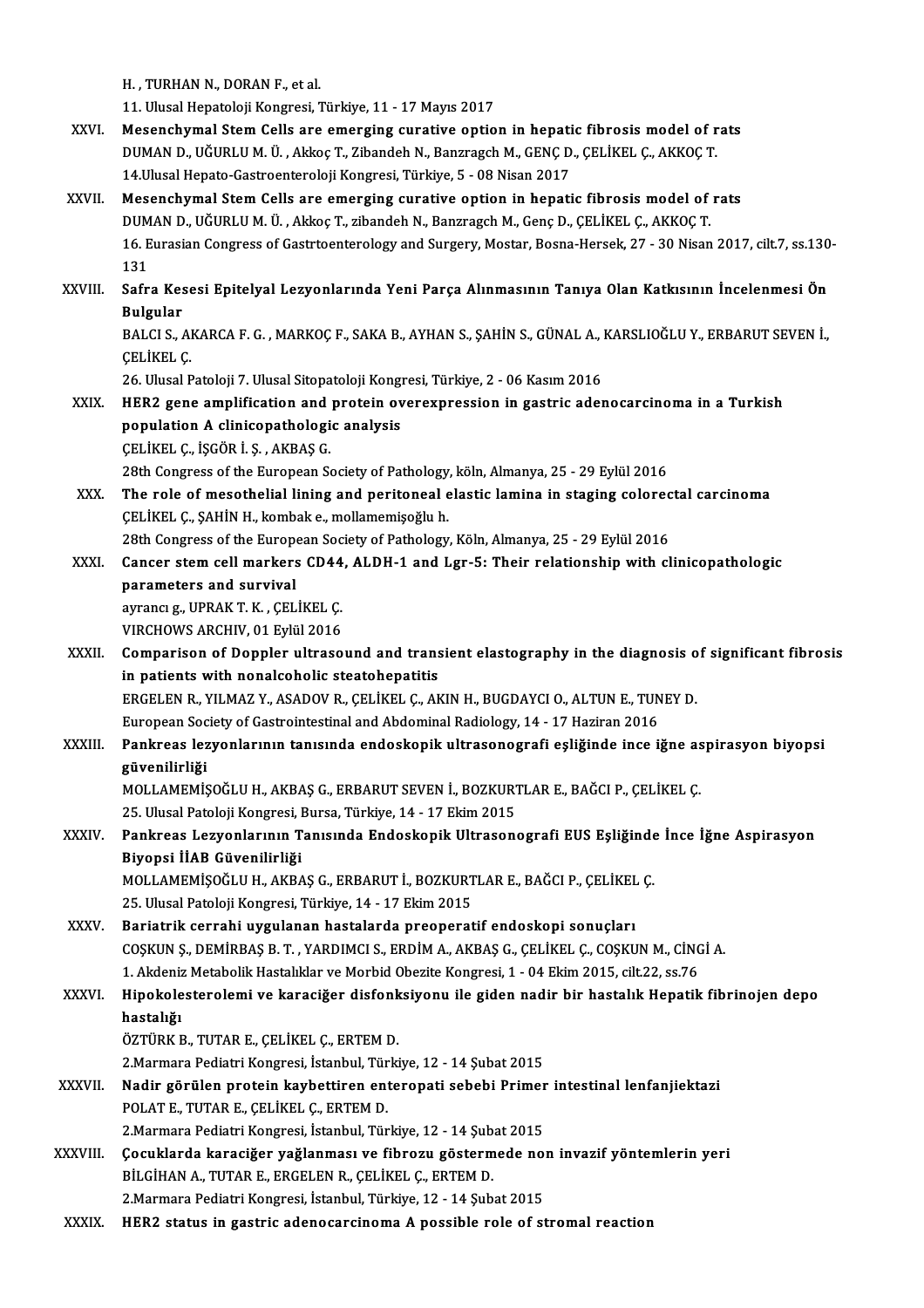AYRANCIG.,ERBARUTİ.,ÇELİKEL Ç.

26th European Congress of Pathology, 30 Ağustos - 03 Eylül 2014

- XL. Helicobacter pylori infection in children with inflammatory bowel disease. 26th European Congress of Pathology, 30 Ağustos - 03 Eylül 2014<br>Helicobacter pylori infection in children with inflammatory bowel disease.<br>BAYRAK N. A. , TUTAR E., VOLKAN B., POLAT E., ÖZTÜRK B., ÇELİKEL Ç., ERTEM ŞAHİNOĞL 47. Annual Meeting of the European Society of Paediatric Gastroenterology, Hepatology and Nutrition, 9 - 12<br>Haziran 2014 BAYRAK N. A.<br>47. Annual Me<br>Haziran 2014<br>Castrointesti 47. Annual Meeting of the European Society of Paediatric Gastroenterology, Hepatology<br>Haziran 2014<br>XLI. Gastrointestinal Stromal Tümör Olgularımız ve İmmünhistokimya Sonuçları<br>KOMPAK E. E. POZKUPTI AR E. ERRARUT SEVEN İ. C
- Haziran 2014<br>Gastrointestinal Stromal Tümör Olgularımız ve İmmünhis<br>KOMBAK F. E. , BOZKURTLAR E., ERBARUT SEVEN İ., ÇELİKEL Ç.<br>22 Hlusal Patalaji Kongresi Türkiye 6 10 Kasım 2012 Gastrointestinal Stromal Tümör Olgularımız ve İm<br>KOMBAK F. E. , BOZKURTLAR E., ERBARUT SEVEN İ., ÇEI<br>23. Ulusal Patoloji Kongresi, Türkiye, 6 - 10 Kasım 2013<br>CAB vöntemli Eihnessen ile karasiğer veğlenmesu
- KOMBAK F. E. , BOZKURTLAR E., ERBARUT SEVEN İ., ÇELİKEL Ç.<br>23. Ulusal Patoloji Kongresi, Türkiye, 6 10 Kasım 2013<br>XLII. CAP yöntemli Fibroscan ile karaciğer yağlanmasının kantitatif değerlendirilmesi Karaciğer biyops 23. Ulusal Patoloji Kongresi, Türkiye, 6 - 1<br>CAP yöntemli Fibroscan ile karaciğer<br>ile karşılaştırmalı prospektif çalışma<br>YU MAZ Y, YESU A, CERİNE, ERCELEN B CAP yöntemli Fibroscan ile karaciğer yağlanmasının kantitatif değer<br>ile karşılaştırmalı prospektif çalışma<br>YILMAZ Y., YESIL A., GERİN F., ERGELEN R., AKIN H., ÇELİKEL Ç., İMERYÜZ N.<br>20 Ulucal Cestreentereleji Heftes: Türki ile karşılaştırmalı prospektif çalışma<br>1930. YILMAZ Y., YESIL A., GERİN F., ERGELEN R., AKIN H., ÇELİKEL Ç., İMERYÜZ N.<br>30. Ulusal Gastroenteroloji Haftası, Türkiye, 11 - 15 Ekim 2013 YILMAZ Y., YESIL A., GERİN F., ERGELEN R., AKIN H., ÇELİKEL Ç., İMERYÜZ N.<br>30. Ulusal Gastroenteroloji Haftası, Türkiye, 11 - 15 Ekim 2013<br>XLIII. Fibroscan aracılı CAP kronik karaciğer hastalıklarında yağlanmanın şidde
- 30. Ulusal Gastroenteroloji Haftası, Türkiye, 11 15 Ekim<br>Fibroscan aracılı CAP kronik karaciğer hastalıklar<br>ve fibrozisten bağımsız olarak doğru tahmin eder<br>vu MAZ V. VESİL A, GERİN E, ERGELEN B, AKIN H, GEL Fibroscan aracılı CAP kronik karaciğer hastalıklarında yağlanmanın<br>ve fibrozisten bağımsız olarak doğru tahmin eder<br>YILMAZ Y., YEŞİL A., GERİN F., ERGELEN R., AKIN H., ÇELİKEL Ç., İMERYÜZ N.<br>20 Ulucal Castroontaraleji Haft ve fibrozisten bağımsız olarak doğru tahmin eder<br>YILMAZ Y., YEŞİL A., GERİN F., ERGELEN R., AKIN H., ÇELİKEL Ç., İMERYÜZ N. 30. Ulusal Gastroenteroloji Haftası, Türkiye, 11 - 15 Ekim 2013
- XLIV. Distribution of Natural Killer Cells in Liver Biopsies from Patients with Chronic Hepatitis C and<br>Chronic Hepatitis B Distribution of Natural Killer Cells in Liver Biopsies from Patients with Chronic Hepatitis C an<br>Chronic Hepatitis B<br>Ahishali E., Banzragch M., Kombak F. E. , ÖZKAN N., Yegin E. G. , Dolapcioglu C., ÇELİKEL Ç., ÖZDOĞAN O.

Chronic Hepatitis B<br>Ahishali E., Banzragch M., Kombak F. E. , ÖZKAN N., Yegin E. G. , Dolapcioglu C., ÇELİKEL Ç., ÖZDOĞAN O. C.<br>64th Annual Meeting and Postgraduate Course of the American-Association-for-the-Study-of-Liver Ahishali E., Banzragch M., Kombak F. E. , ÖZKAN<br>64th Annual Meeting and Postgraduate Course<br>Washington, Kiribati, 1 - 05 Kasım 2013, cilt.58<br>Prevalence of gestreintestinal polyns dete 64th Annual Meeting and Postgraduate Course of the American-Association-for-th<br>Washington, Kiribati, 1 - 05 Kasım 2013, cilt.58<br>XLV. Prevalence of gastrointestinal polyps detected by endoscopic screening<br>Tüpvöz u ve kaymak

- Washington, Kiribati, 1 05 Kasım 2013<br>Prevalence of gastrointestinal poly<br>TÜRKÖZ H. K. , kaymakçı d., ÇELİKEL Ç.<br>VIRCHOWS ARCHIV, 27 Ağustas 01 Er Prevalence of gastrointestinal polyps detected by endose<br>TÜRKÖZ H. K. , kaymakçı d., ÇELİKEL Ç.<br>VIRCHOWS ARCHIV, 27 Ağustos - 01 Eylül 2011, cilt.459, ss.184<br>Simultaneous gestris adenosarsinema and B sell lumphai TÜRKÖZ H. K. , kaymakçı d., ÇELİKEL Ç.<br>VIRCHOWS ARCHIV, 27 Ağustos - 01 Eylül 2011, cilt.459, ss.184<br>XLVI. Simultaneous gastric adenocarcinoma and B cell lymphoma of the stomach<br>Terric Corin f. TÜRKÖZ H. K. KANTARCIOČI H.B
- VIRCHOWS ARCHIV, 27 Ağustos 01 Eylül 2011, cilt.459, ss.184<br>Simultaneous gastric adenocarcinoma and B cell lympho<br>gerin f., TÜRKÖZ H. K., KANTARCIOĞLU B., ÇELİKEL Ç.<br>VIRCHOWS ARCHIV, 27 Ağustos 01 Eylül 2011, cilt.461, Simultaneous gastric adenocarcinoma and B cell lymphor<br>gerin f., TÜRKÖZ H. K. , KANTARCIOĞLU B., ÇELİKEL Ç.<br>VIRCHOWS ARCHIV, 27 Ağustos - 01 Eylül 2011, cilt.461, ss.198<br>Eihrenreliferatif Eeg Alut Selunum Sıkıntısı Sendrem gerin f., TÜRKÖZ H. K. , KANTARCIOĞLU B., ÇELİKEL Ç.<br>VIRCHOWS ARCHIV, 27 Ağustos - 01 Eylül 2011, cilt.461, ss.198<br>XLVII. Fibroproliferatif Faz Akut Solunum Sıkıntısı Sendromunda (ARDS) Uzun Sureli Metilprednizolon<br>Ted
- VIRCHOWS ARCHIV, 27 Ağ<br>Fibroproliferatif Faz Al<br>Tedavisi: Olgu Sunumu<br>kosakaya 4, OLGUN VILDY Fibroproliferatif Faz Akut Solunum Sıkıntısı Sendromunda (ARDS) Uzun Sure<br>Tedavisi: Olgu Sunumu<br>kocakaya d., OLGUN YILDIZELİ Ş., KARAKURT S., ÇELİKEL Ç., ÇELİKEL T. H. , CEYHAN B.<br>TÜRK TORAKS DERNEĞİ 14 YU LIK KONGRESİ Tür Tedavisi: Olgu Sunumu<br>kocakaya d., OLGUN YILDIZELİ Ş., KARAKURT S., ÇELİKEL Ç., ÇELİKEL T. H. , (<br>TÜRK TORAKS DERNEĞİ 14. YILLIK KONGRESİ, Türkiye, 13 - 17 Nisan 2011<br>Endessenis elessifisation of CEBD in shildron; Is it so

kocakaya d., OLGUN YILDIZELİ Ş., KARAKURT S., ÇELİKEL Ç., ÇELİKEL T. H. , CEYHAN B.<br>TÜRK TORAKS DERNEĞİ 14. YILLIK KONGRESİ, Türkiye, 13 - 17 Nisan 2011<br>XLVIII. Endoscopic classification of GERD in children: Is it convenie TÜRK TORAH<br><mark>Endoscopic</mark><br>for adults?<br>TUTAP E. ER Endoscopic classification of GERD in children: Is it convenient to use the scoring<br>for adults?<br>TUTAR E., ERTEM ŞAHİNOĞLU D., ÇELİKEL Ç., KUTLUK G., BAYRAK A., PEHLİVANOĞLU R. E.<br>43rd Annual Meeting of the European Society

43rd Annual Meeting of the European Society of Paediatric Gastroenterology, Hepatology and Nutrition, 8 - 12<br>Mayıs 2010 TUTAR E., EF<br>43rd Annual<br>Mayıs 2010<br>Poflux eser 43rd Annual Meeting of the European Society of Paediatric Gastroenterology<br>Mayıs 2010<br>XLIX. Reflux esophagitis in children: Does endoscopy predict the disease.<br>TUTAP E EPTEM SAHINOČLU D. CELIKEL C. PEHLIVANOČLU P. E

Mayıs 2010<br>Reflux esophagitis in children: Does endoscopy predict the<br>TUTAR E., ERTEM ŞAHİNOĞLU D., ÇELİKEL Ç., PEHLİVANOĞLU R. E.<br>European Helisebaster Study Creup, YYUnd International Werksbe TUTAR E., ERTEM ŞAHİNOĞLU D., ÇELİKEL Ç., PEHLİVANOĞLU R. E.<br>European Helicobacter Study Group. XXIInd International Workshop on Helicobacter and Related Bacteria in TUTAR E., ERTEM ŞAHİNOĞLU D., ÇELİKEL Ç., PEHLİVANOĞLU R. E.<br>European Helicobacter Study Group. XXIInd International Workshop on<br>Chronic Digestive Inflammation and Gastric Cancer, 17 - 19 Eylül 2009<br>MALİĞN MELANOM ENDORRON European Helicobacter Study Group, XXIInd Internatio<br>Chronic Digestive Inflammation and Gastric Cancer, 17<br>L. MALIĞN MELANOM ENDOBRONŞIAL METASTAZ

Chronic Digestive Inflammation and Gastric Cancer, 17 - 19 Eylül 2009<br>MALİĞN MELANOM ENDOBRONŞİAL METASTAZ<br>ABUL Y., kocakaya d., OLGUN YILDIZELİ Ş., ERYÜKSEL S. E. , TOSUNER Z., ÖZGEN Z., ÇELİKEL Ç., KARAKURT S.<br>TÜRK TORAK MALİĞN MELANOM ENDOBRONŞİAL METASTAZ<br>ABUL Y., kocakaya d., OLGUN YILDIZELİ Ş., ERYÜKSEL S. E. , TOSUNER Z., ÖZGEN ;<br>TÜRK TORAKS DERNEĞİ 12. YILLIK KONGRESİ 2009, Türkiye, 8 - 12 Nisan 2009<br>HERATIC ARORTOTIC MARKERS ARE ASS ABUL Y., kocakaya d., OLGUN YILDIZELİ Ş., ERYÜKSEL S. E. , TOSUNER Z., ÖZGEN Z., ÇELİKEL Ç., KARAKURT S.<br>TÜRK TORAKS DERNEĞİ 12. YILLIK KONGRESİ 2009, Türkiye, 8 - 12 Nisan 2009<br>LI. HEPATIC APOPTOTIC MARKERS ARE ASSOCIATED

### TÜRK TORAKS DERNEĞİ 12. YILLIK KONGRESİ 2009, Türkiye, 8 - 12 Nisan 2009<br>LI. HEPATIC APOPTOTIC MARKERS ARE ASSOCIATED WITH HISTOLOGY BUT MAY NOT PREDICT THE<br>RESPONSE TO THERAPY IN CHRONIC HEPATITIS C HEPATIC APOPTOTIC MARKERS ARE ASSOCIATED WITH HISTOLOGY BUT MAY NOT PREDICT THE<br>RESPONSE TO THERAPY IN CHRONIC HEPATITIS C<br>Ozaras R., Tahan V., Ozbay G., ÇELİKEL Ç., MİDİLLİ K., KAYGUSUZ A., Arican N., Yenice N., Ceylan B. RESPONSE TO THERAPY IN CHRONIC HEPATITIS C<br>Ozaras R., Tahan V., Ozbay G., ÇELİKEL Ç., MİDİLLİ K., KAYGUSUZ A., Arican N., Yenice N., Ceylan B., Fincanci M., e<br>59th Annual Meeting of the American-Association-for-the-Study-o Ozaras R., Tahan V., Ozbay G.,<br>59th Annual Meeting of the Alexim - 04 Kasım 2008, cilt.48<br>The Bole of Heme Ouveens 59th Annual Meeting of the American-Association-for-the-Study-of-Liver-Diseases, San-Francisco, Kostarika, 31<br>Ekim - 04 Kasım 2008, cilt.48<br>LII. The Role of Heme Oxygenase 1 System after Glutathione Preconditioning during

Ekim - 04 Kasım 2008<br>The Role of Heme (<br>Reperfusion Injury